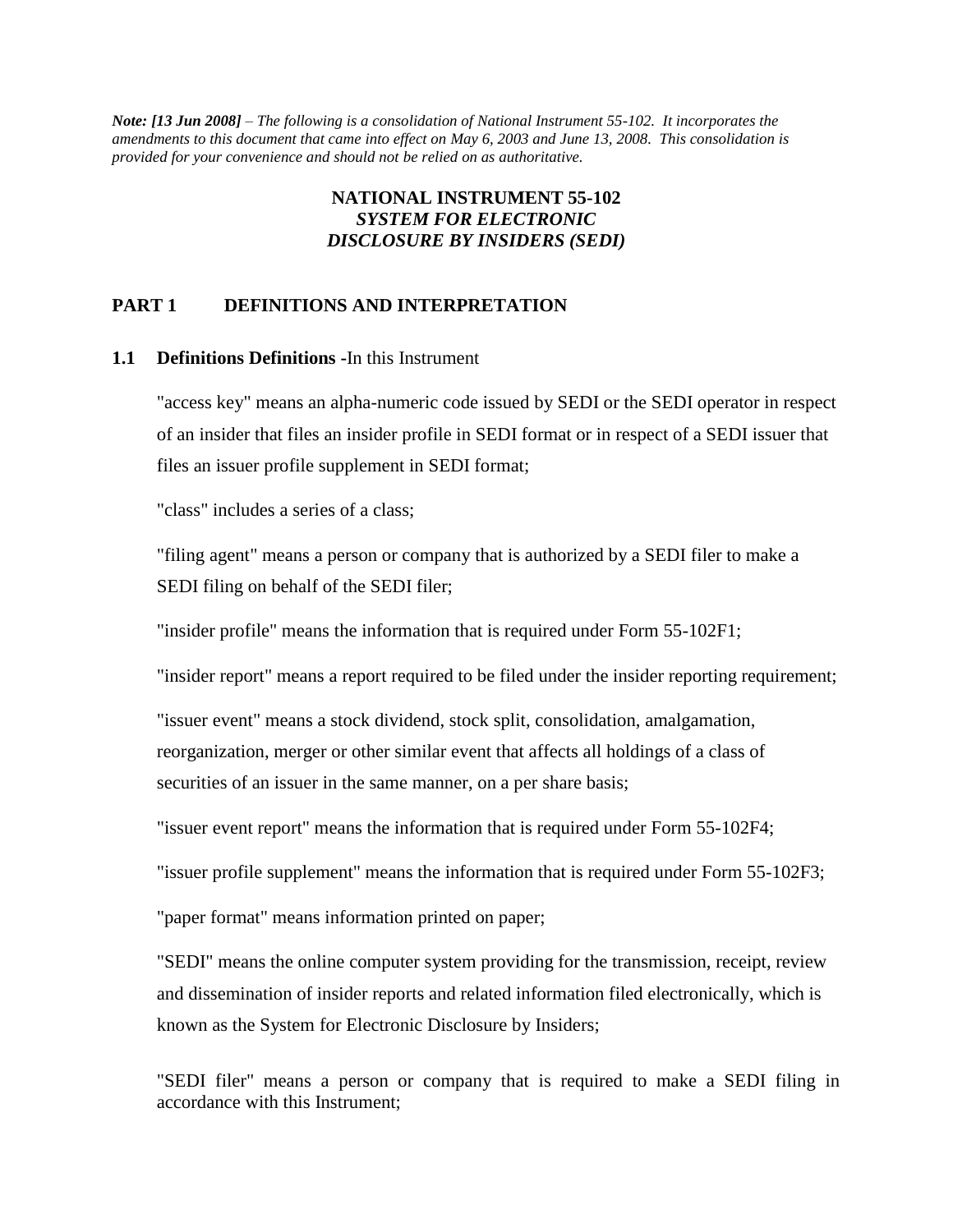"SEDI filing" means information that is filed under securities legislation or securities directions in SEDI format, or the act of filing information under securities legislation or securities directions in SEDI format, as the context indicates;

"SEDI format" means information entered electronically in SEDI using the SEDI software application located at the SEDI web site;

"SEDI issuer" means a reporting issuer, other than a mutual fund, that is required to comply with National Instrument 13-101 *System for Electronic Document Analysis and Retrieval (SEDAR)*, including a foreign issuer referred to under paragraph 2 of subsection 2.1(1) of that Instrument;

"SEDI operator" means CDS INC. or a successor appointed by the securities regulatory authority to operate SEDI;

"SEDI software application" means the software on the SEDI web site that provides SEDI users with the functionality to make SEDI filings;

"SEDI user" means an individual who has registered in accordance with subsection 2.5(2);

"SEDI web site" means the web site maintained by the SEDI operator for the filing of information in SEDI format;

"transfer report" means

- a) in Alberta, Saskatchewan, Ontario, New Brunswick, Northwest Territories, Nova Scotia, Prince Edward Island, Newfoundland, Nunavut or Yukon, a report required to be filed by an insider of a reporting issuer under securities legislation if the insider transfers securities of the reporting issuer into the name of an agent, nominee or custodian; or
- b) in Quebec, a report required to be filed by an insider of a reporting issuer under securities legislation if the insider registers or causes to be registered any security of the reporting issuer in the name of a third person;

"user registration form" means the information that is required under Form 55-102F5.

## **PART 2 SEDI FILING REQUIREMENTS**

#### **2.1 Filing of Insider Profile**

- 1) An insider of a SEDI issuer shall file an insider profile or an amended insider profile in SEDI format before the insider files an insider report in SEDI format in respect of that SEDI issuer.
- 2) An insider profile shall contain the information required under Form 55-102F1.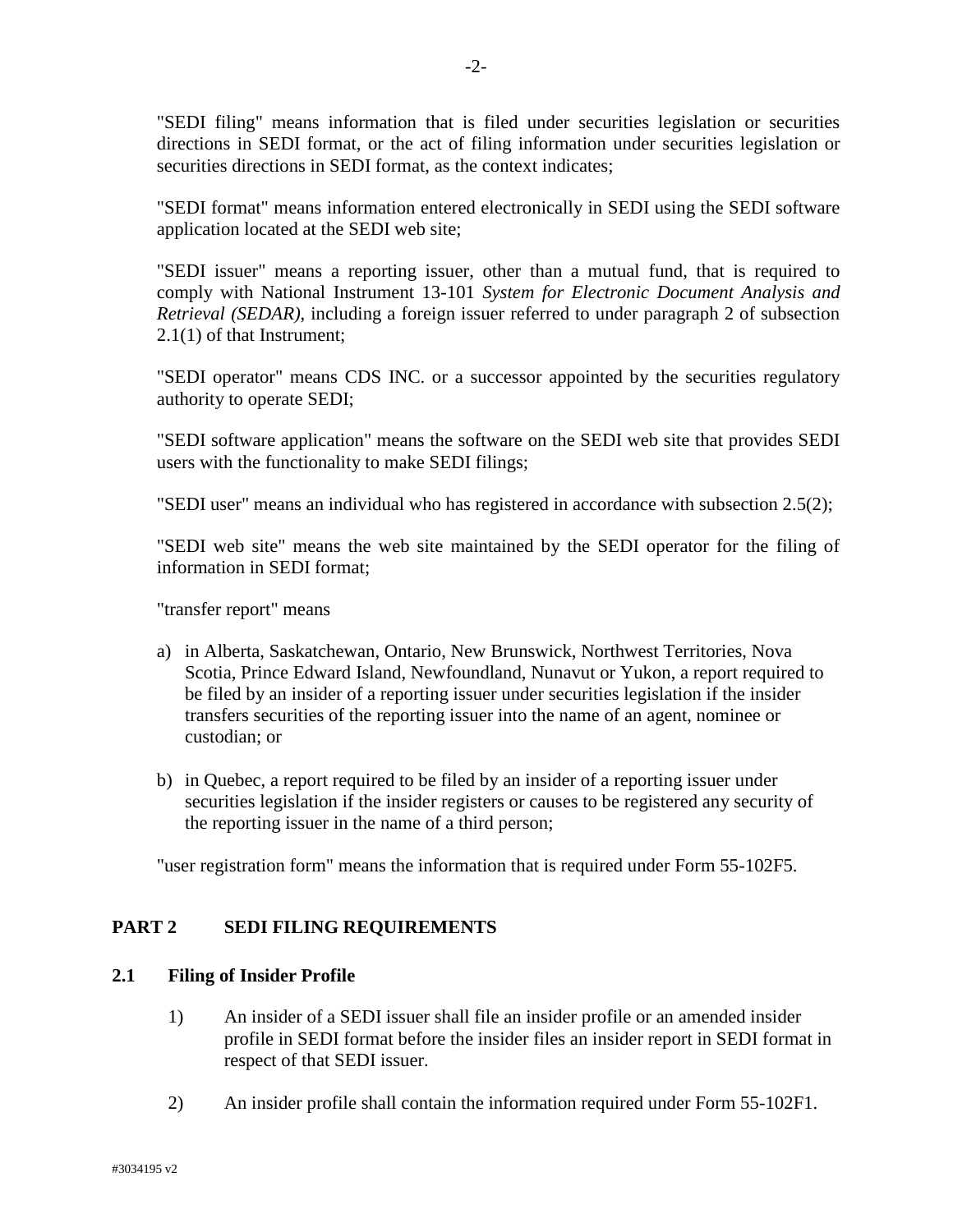- a) if there is a change in the insider's name or the insider's relationship to any SEDI issuer disclosed in the insider's most recently filed insider profile, or if the insider ceases to be an insider of any such SEDI issuer, within 10 days after the occurrence of the event, or
- b) if there has been any other change in the information disclosed in the insider's most recently filed insider profile, at the time that the insider next files an amended insider profile or an insider report in SEDI format.
- 4) An insider that is required to file an insider profile in SEDI format shall not file more than one insider profile.

## **2.2 Filing of Insider Reports in SEDI Format**

- 1) An insider of a SEDI issuer that is required by securities legislation to file an insider report in that capacity shall file the insider report in SEDI format through a SEDI user.
- 2) For greater certainty, a SEDI user under subsection (1) includes the insider if that insider becomes registered as a SEDI user on or before the time that the insider report is due to be filed.
- 3) An insider report that is filed in SEDI format shall contain the information required under Form 55-102F2.

## **2.3 Filing of Issuer Profile Supplement**

- 1) A SEDI issuer shall file an issuer profile supplement in SEDI format within three business days after the date that it becomes a SEDI issuer.
- 2) An issuer profile supplement that is required to be filed under subsection (1) shall contain the information required under Form 55-102F3.
- 3) A SEDI issuer shall file an amended issuer profile supplement in SEDI format immediately if
	- a) the SEDI issuer issues any security or class of securities to any insider of the SEDI issuer, unless that issuance has already been disclosed in its issuer profile supplement;
	- b) there is any change in the designation of any security or class of securities of the SEDI issuer disclosed or required to be disclosed in its issuer profile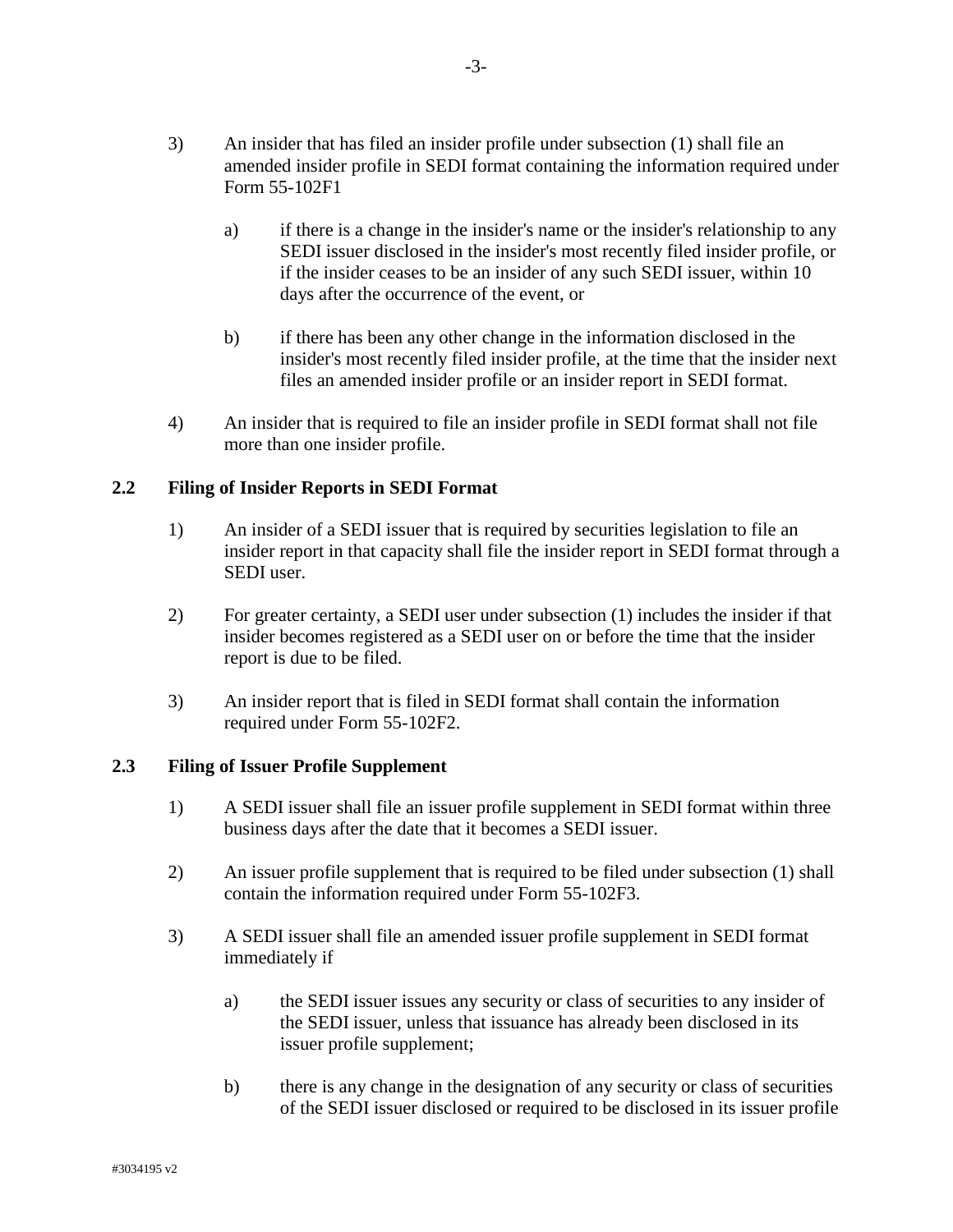supplement;

- c) any security or class of securities of the SEDI issuer disclosed or required to be disclosed in its issuer profile supplement has ceased to be outstanding and is not subject to issuance at a future date; or
- d) there is any other change in the information disclosed or required to be disclosed in its issuer profile supplement.

### **2.4 Filing of Issuer Event Report**

- 1) A SEDI issuer shall file an issuer event report in SEDI format no later than one business day following the occurrence of an issuer event.
- 2) An issuer event report that is required to be filed under subsection (1) shall contain the information required under Form 55-102F4.

### **2.5 SEDI Users**

- 1) An individual who is a SEDI filer, a filing agent, or an authorized representative of a SEDI filer or filing agent, may use SEDI for the purpose of making SEDI filings.
- 2) Before using SEDI to make SEDI filings, an individual referred to in subsection (1) shall register as a SEDI user by
	- a) completing and submitting a user registration form in SEDI format; and
	- b) delivering a copy of the completed user registration form in paper format to the SEDI operator for verification by the SEDI operator.
- 3) A user registration form under subsection (2) shall contain the information required under Form 55-102F5 and the paper format copy of the user registration form under paragraph (2)(b) shall contain the manual or facsimile signature of the individual being registered.
- 4) The paper format copy of the user registration form referred to in paragraph (2)(b) shall be delivered to the SEDI operator by prepaid mail, personal delivery or facsimile at the address or facsimile number indicated on the printed copy of Form 55-102F5, as applicable.

#### **PART 3 FILING OF REPORTS IN PAPER FORMAT**

#### **3.1 Filing of Insider Reports in Paper Format**

1) An insider report that is not required to be filed in SEDI format under this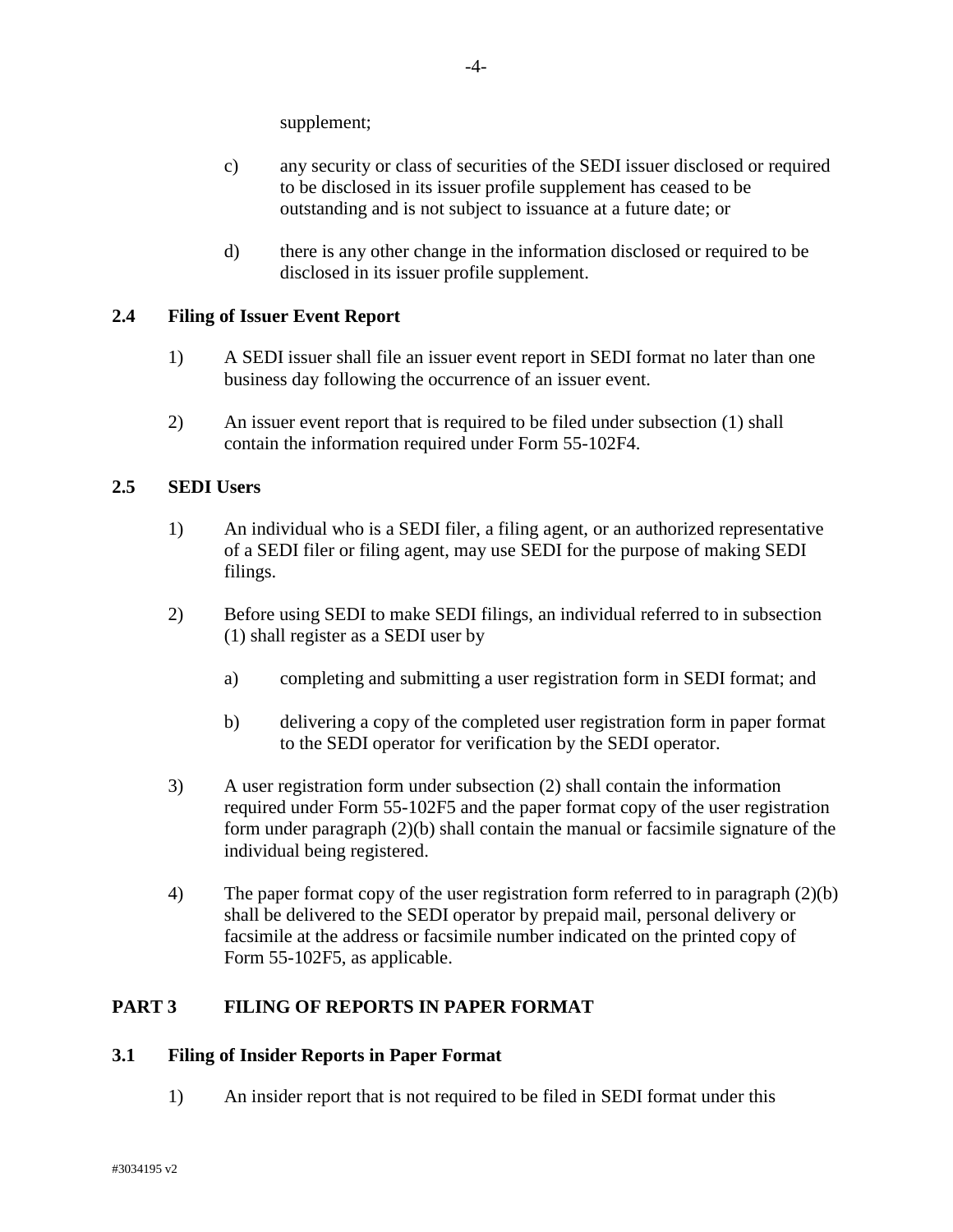Instrument shall be filed in paper format.

- 2) An insider report that is required to be filed in paper format shall be prepared in accordance with Form 55-102F6, subject to any provision of securities legislation that permits the use of an alternative form of report in the particular circumstances.
- 3) An insider report that is prepared in accordance with Form 55-102F6 shall be manually signed and shall be filed either
	- a) by prepaid mail or personal delivery to the address of the securities regulatory authority set forth on Form 55-102F6; or
	- b) by facsimile to the facsimile number of the securities regulatory authority set forth on Form 55-102F6.

#### **3.2 Filing of Transfer Reports in Paper Format**

- 1) In Alberta, Saskatchewan, Ontario, New Brunswick, Northwest Territories, Quebec, Nova Scotia, Prince Edward Island, Newfoundland, Nunavut or Yukon, a transfer report shall be filed in paper format and shall be prepared in accordance with Form 55-102F6.
- 2) A transfer report that is prepared in accordance with Form 55-102F6 shall be manually signed and shall be filed either
	- a) by prepaid mail or personal delivery to the address of the securities regulatory authority set forth on Form 55-102F6; or
	- b) by facsimile to the facsimile number of the securities regulatory authority set forth on Form 55-102F6.

## **PART 4 SEDI FILING EXEMPTION**

#### **4.1 Temporary Hardship Exemption**

- 1) If unanticipated technical difficulties or failure by a SEDI issuer to file its issuer profile supplement prevent the timely submission of an insider report in SEDI format, a SEDI filer shall file the insider report in paper format as soon as practicable and in any event no later than two business days after the day on which the insider report was required to be filed.
- 2) An insider report filed in paper format under subsection (1) shall be prepared in accordance with Form 55-102F6 and shall include the following legend in capital letters at the top of the front page: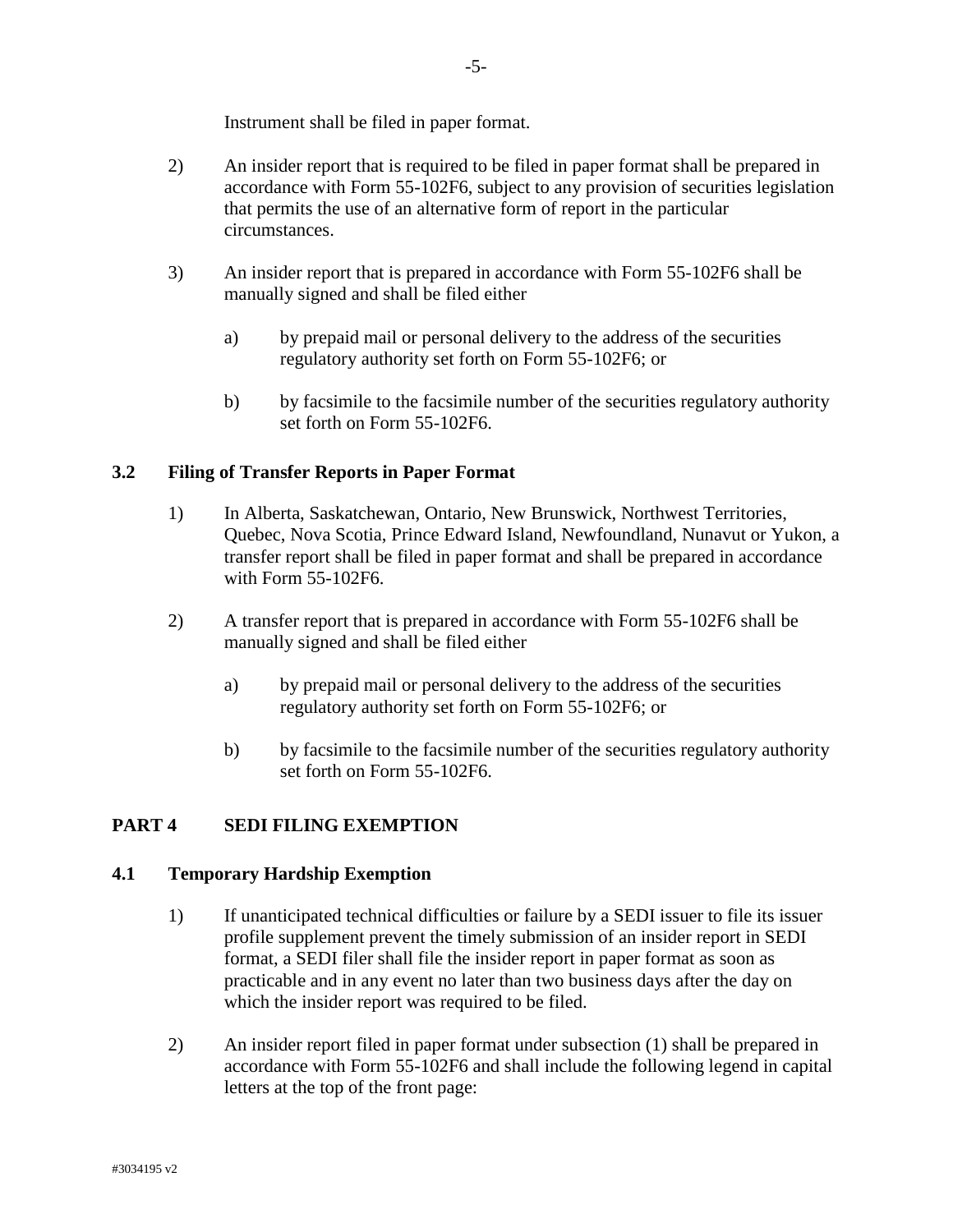IN ACCORDANCE WITH SECTION 4.1 OF NATIONAL INSTRUMENT 55- 102 SYSTEM FOR ELECTRONIC DISCLOSURE BY INSIDERS (SEDI), THIS INSIDER REPORT IS BEING FILED IN PAPER FORMAT UNDER A TEMPORARY HARDSHIP EXEMPTION.

- 3) The requirements of securities legislation relating to paper format filings of insider reports apply to a filing under subsection (1) except that signatures to the paper format document may be in typed form rather than manual format and an agent may sign the paper format document on behalf of an insider who is an individual without filing a completed power of attorney.
- 4) If an insider report is filed in paper format in the manner and within the time prescribed in this section, the date by which the information is required to be filed under securities legislation is extended to the date on which the filing is made in paper format.
- 5) If a SEDI filer makes a paper format filing under this section, the SEDI filer shall file the insider report in SEDI format as soon as practicable after the unanticipated technical difficulties have been resolved or the insider has become aware that the SEDI issuer has filed its issuer profile supplement, whichever is applicable.
- 6) Despite sub-section 2.1(3) and sections 2.3 and 2.4, if unanticipated technical difficulties prevent a SEDI filer from filing an issuer profile supplement, an amended issuer profile supplement, an issuer event report or an amended insider profile within the specified time, the SEDI filer shall file such document as soon as practicable after the unanticipated technical difficulties have been resolved.

## **PART 5 PREPARATION AND TRANSMISSION OF SEDI FILINGS**

#### **5.1 Manner of Effecting SEDI Filings**

**Manner of Effecting SEDI Filings** -A SEDI filing shall be prepared and transmitted using the SEDI software application located at the SEDI web site.

#### **5.2 Authentication and Access Key**

When information is filed in SEDI format, the identity of the SEDI filer or the authority of the filing agent shall be authenticated by

- a) the use of the SEDI filer's username and password by the SEDI filer;
- b) the use of the SEDI filer's access key by the filing agent; or
- c) the use of the SEDI filer's username and password and SEDI filer's access key by the SEDI filer when first linking to the insider profile created by a filing agent.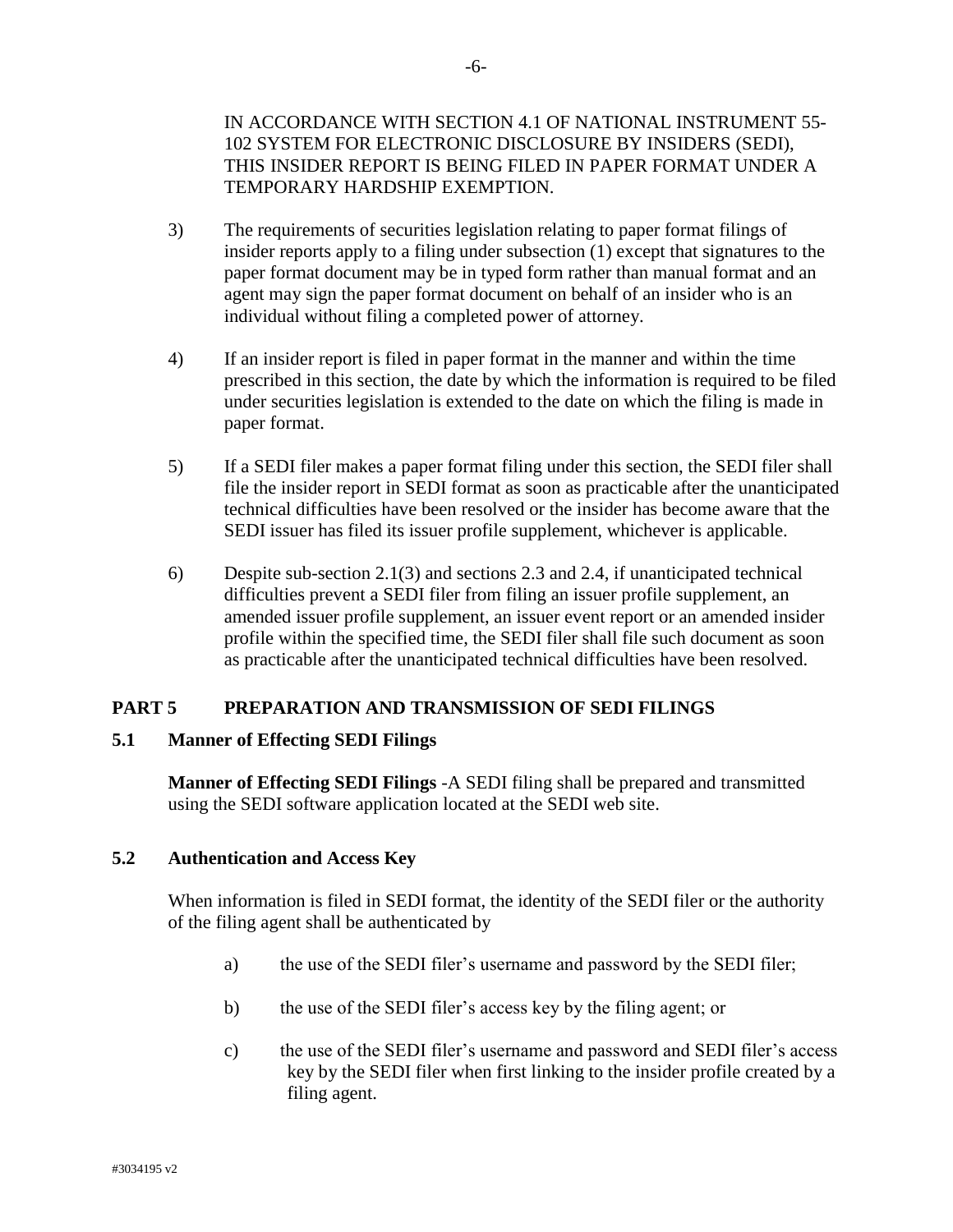#### **5.3 Format of Information and Number of Copies**

**Format of Information and Number of Copies** - A requirement in securities legislation relating to the format in which a report or other information to be filed must be printed or specifying the number of copies of a report or other information that must be filed does not apply to a SEDI filing made in accordance with this Instrument.

#### **PART 6 EXEMPTION**

#### **6.1 Exemption**

- 1) The regulator or the securities regulatory authority may grant an exemption from this Instrument, in whole or in part, subject to such conditions or restrictions as may be imposed in the exemption.
- 2) Despite subsection (1), in Ontario only the regulator may grant such an exemption.

### **PART 7 TRANSITION TO ELECTRONIC FILING**

#### **7.1 SEDI Issuers**

**SEDI Issuers** -An issuer that is a SEDI issuer on October 29, 2001 shall file an issuer profile supplement in SEDI format within five business days after that date.

#### **7.2 Transactions Before Effective Date**

**Transactions Before Effective Date** -If, at any time on or after November 13, 2001, an insider of a SEDI issuer is filing an insider report, including an amended insider report, in respect of a relationship to, or a transaction in securities of, the SEDI issuer which arose or occurred prior to that date, the insider shall file the insider report in SEDI format.

#### **PART 8 EFFECTIVE DATE**

#### **8.1 Effective Date**

- 1) Except for sections 2.1, 2.2, 2.4, 3.1 and 3.2, this Instrument comes into force on October 29, 2001.
- 2) Sections 2.1, 2.2, 2.4, 3.1 and 3.2 come into force on November 13, 2001.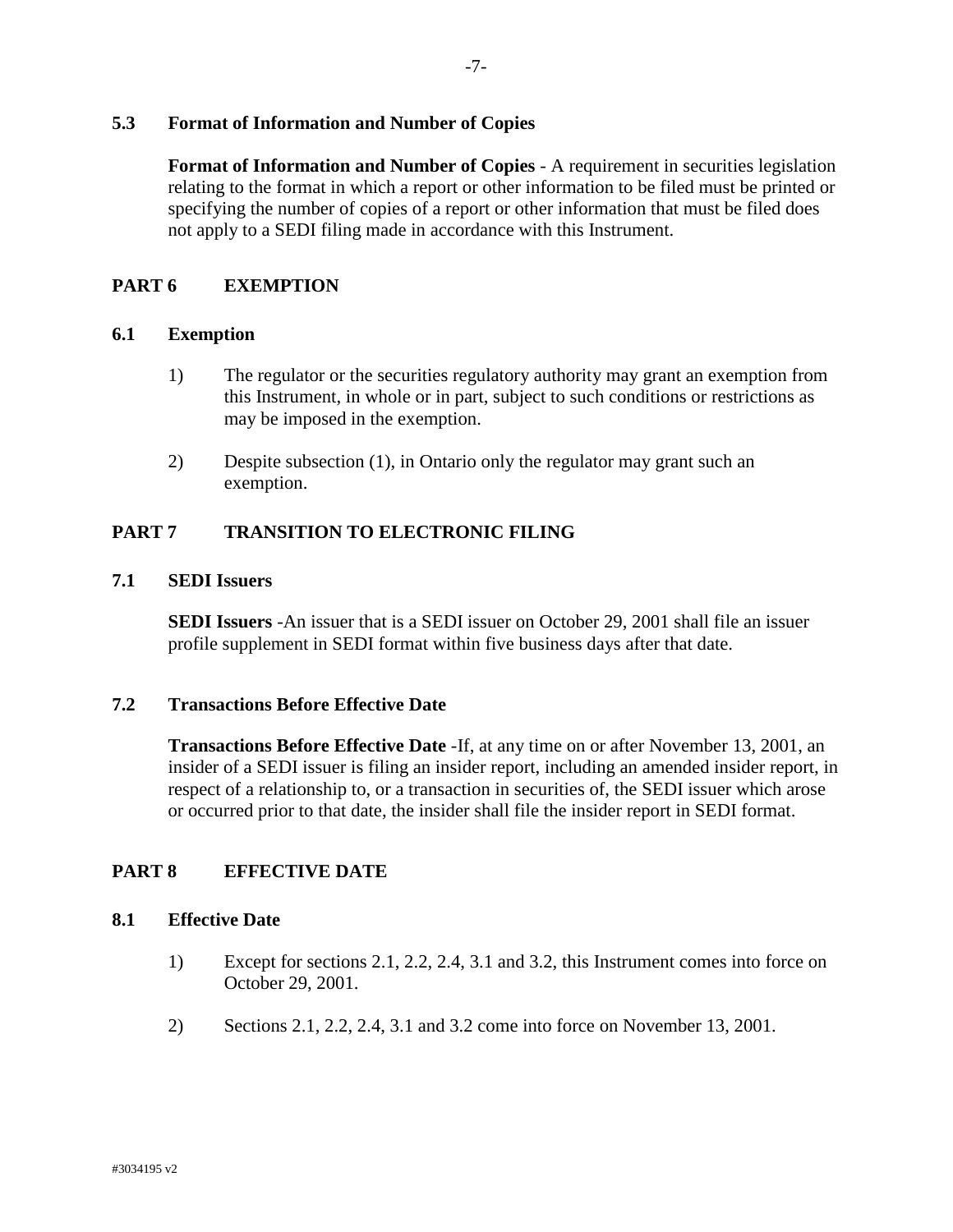#### **PART 9 FILING OF ISSUER PROFILE SUPPLEMENT**

#### **9.1 Filing of Issuer Profile Supplement**

- 1) A SEDI issuer that filed an issuer profile supplement in SEDI format on or before January 31, 2002 shall file a new and current issuer profile supplement in SEDI format not later than the date specified by the regulator under subsection (2).
- 2) For the purposes of subsection (1), the regulator may specify a period and that period must
	- a) begin no earlier than the date that the notice is published under subsection (3), and
	- b) be at least 18 days in length.
- 3) After specifying a period under subsection (2), the regulator shall
	- a) publish a notice specifying the date the period ends and the filing requirement under subsection (1), and
	- b) issue a press release summarizing the notice given under paragraph (a).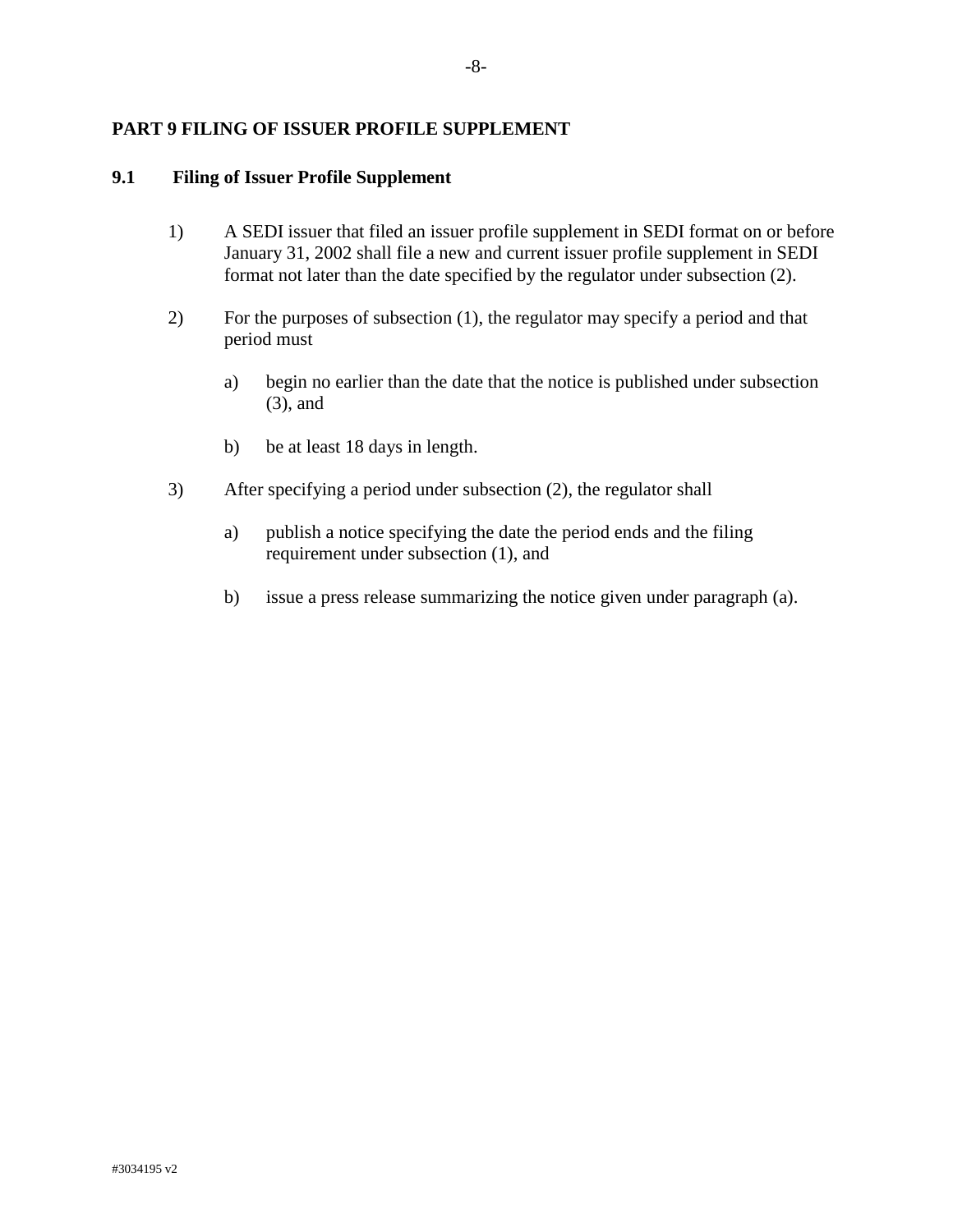# **FORM 55-102F1** *Insider Profile*

An insider profile filed in SEDI format shall contain the information prescribed below. The information shall be entered using the online version of this form accessible by SEDI users at the SEDI web site (www.sedi.ca). All references to web pages, fields and lists relate to the online version of the form.

If the insider is an individual, start entering information on the web page titled "Create insider profile (Form 55-102F1) - Enter individual information". If the individual insider has submitted a SEDI user registration form, select "Copy your user registration information" to avoid reentering the insider's personal information. If the insider is not an individual, select "Enter company information" and start entering information on the web page titled "Create insider profile (Form 55-102F1) - Enter company information".

### **1. Insider's full legal name**

Provide the full legal name of the insider. Use upper and lower case letters as applicable. Do not use initials, nicknames or abbreviations. If the insider is an individual, complete the "Insider family name" and the "Insider given names" fields. If the insider is not an individual, provide the full legal name of the insider in the "Insider company name" field.

### **2. Name of insider representative (if applicable)**

If the insider is not an individual, provide the full legal name of an individual representative of the insider using the "Family name" and "Given names" fields. Use upper and lower case letters as applicable. Do not use initials, nicknames or abbreviations.

#### **3. Insider's address**

If the insider is an individual, provide the insider's principal residential address. Otherwise, provide the business address where the insider's representative (provided in item 2 above) is employed. In either case, select or provide the country and provide the address (street name and number, etc.), the municipality (city, town, etc.), province, territory or state and postal or zip code, as applicable. A post office box or similar mailing address is not acceptable.

#### **4. Insider's telephone number**

Provide a daytime telephone number for the insider (if the insider is an individual) or for the insider's representative (if the insider is not an individual).

#### **5. Insider's fax number (if applicable)**

If available, provide a fax number for the insider (if the insider is an individual) or for the insider's representative (if the insider is not an individual).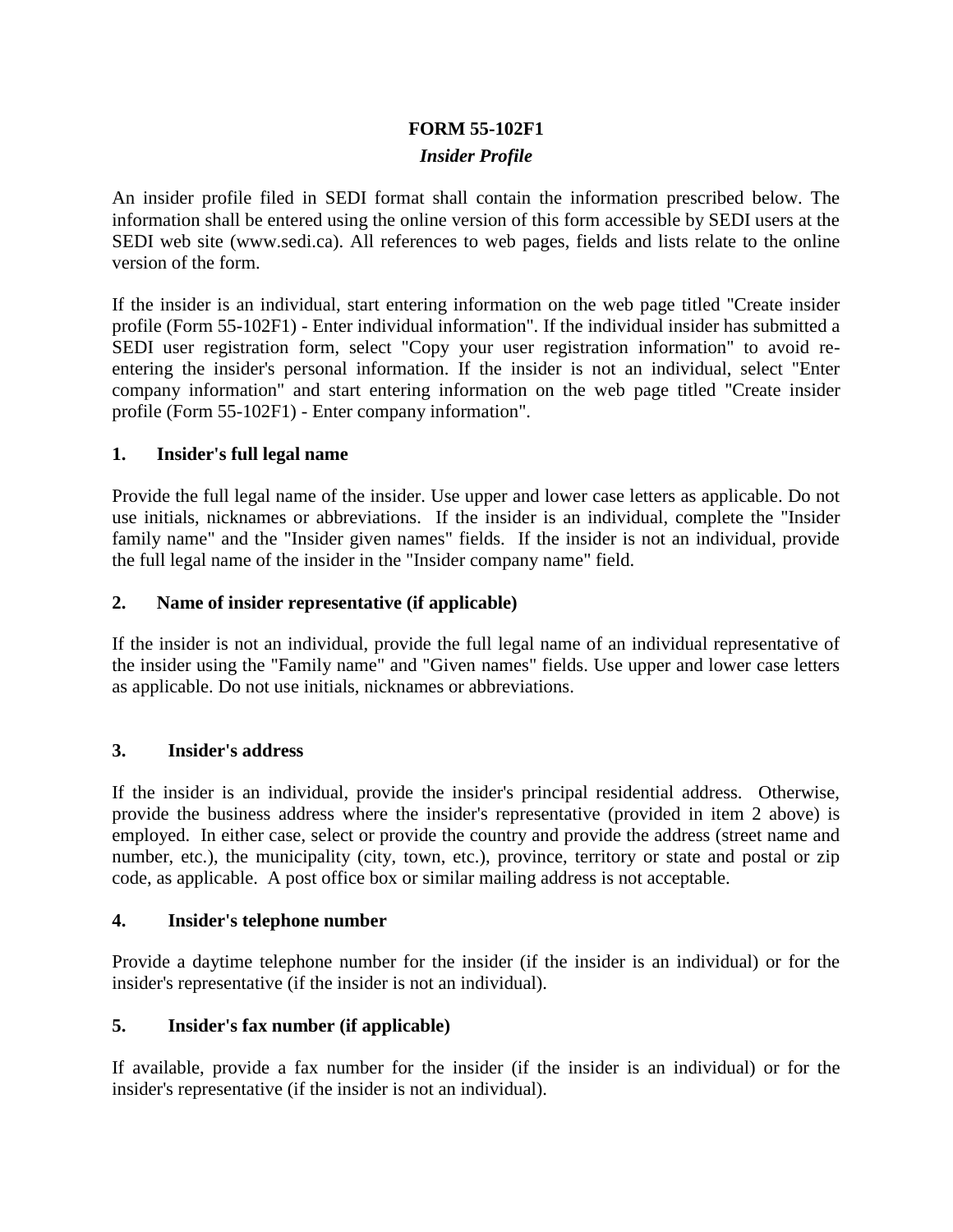### **6. Insider's e-mail address (if applicable)**

If available, provide an e-mail address for the insider (if the insider is an individual) or for the insider's representative (if the insider is not an individual).

### **7. Correspondence in English or French**

If the insider is an individual resident in Quebec, the insider may choose to receive any correspondence from the Quebec securities regulatory authority in English. If no choice is made, any correspondence from the Quebec securities regulatory authority shall be in French. If the insider is a person or company other than an individual and is resident in Quebec, any correspondence from the Quebec securities regulatory authority shall be in French.

If the insider is resident in Manitoba or Ontario, the insider may choose to receive any correspondence from the local securities regulatory authority in French. If no choice is made, any correspondence from the local securities regulatory authority shall be in English.

If the insider is resident in New Brunswick, the insider may choose to receive any correspondence from the New Brunswick securities regulatory authority in French or English.

#### **8. Confidential question and answer**

Provide a "confidential question" and an answer to the confidential question for use in verifying the identity of the insider or the insider's representative if a request is being made to the SEDI operator for a new insider access key. Keep a record of the confidential question and answer in a secure location.

#### **9. Add name(s) of reporting issuer(s)**

Add the name of each reporting issuer in respect of which the insider is required to file an insider report in SEDI format. Search for and select each reporting issuer to be added from a database of all SEDI issuers provided for this purpose. Use the reporting issuer's SEDAR number or its legal name (in English or French) to conduct your search. Make sure you select the correct reporting issuer before you proceed further. If you are unable to find the reporting issuer that you are searching for, contact the reporting issuer or the SEDI operator for assistance. Note that the reporting issuer will not appear in your search results unless the reporting issuer has created an issuer profile in SEDAR and filed an issuer profile supplement in SEDI.

If the insider has ceased to be an insider of a reporting issuer added previously to the insider profile, see item 12 below.

#### **10. Insider's relationship to reporting issuer**

For each reporting issuer added under item 9 above, disclose all of the insider's relationships to that reporting issuer by selecting from the list of relationship types provided.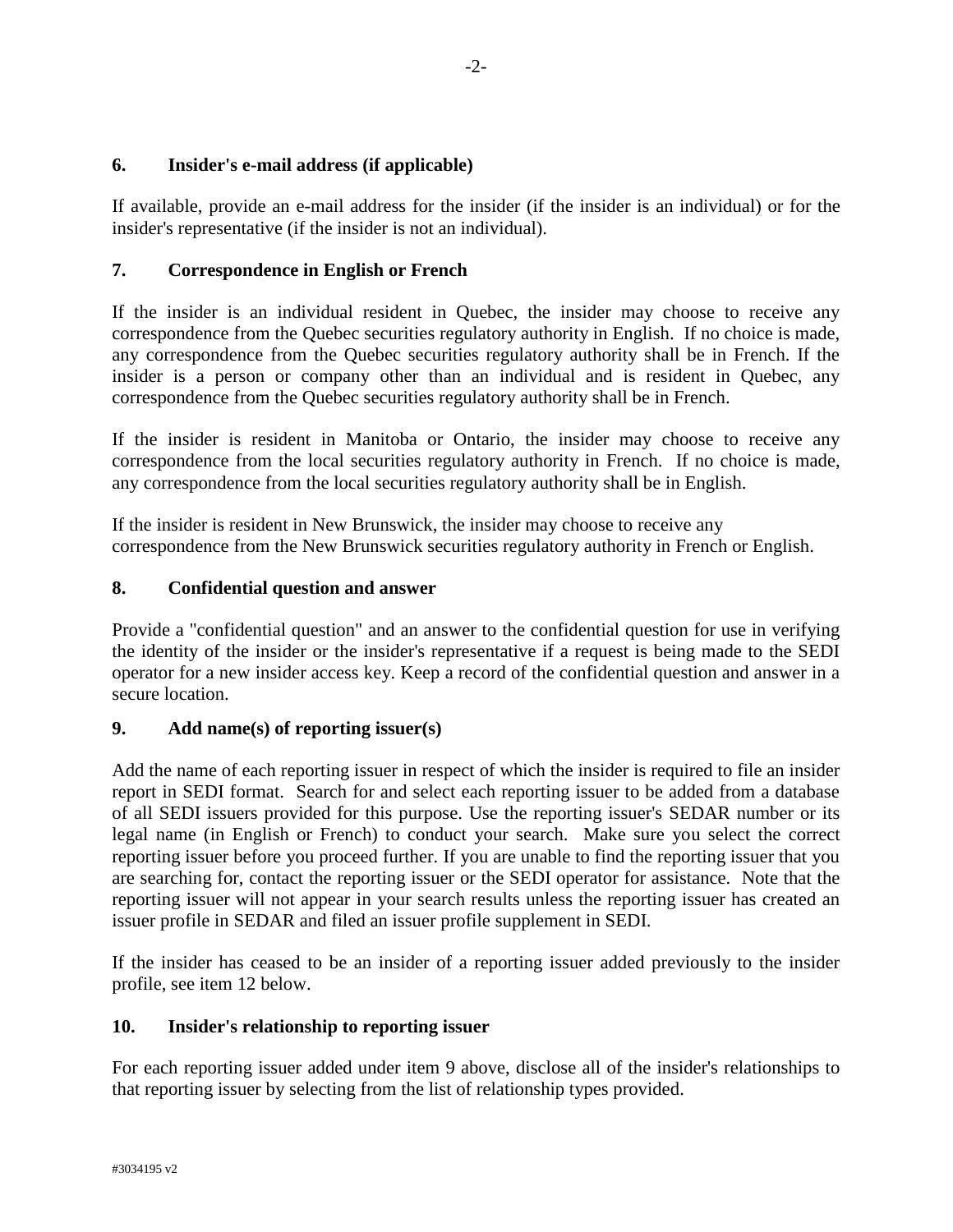For each reporting issuer added under item 9 above, if the insider has not filed an insider report in respect of the reporting issuer since becoming an insider, provide the date on which the insider became an insider of the reporting issuer. Otherwise, provide an opening balance date. This opening balance date will be used as the date for all opening balances of securities of this reporting issuer. The opening balance date should be a date prior to the date of any transactions that will be reported for this reporting issuer in SEDI.

### **12. Date the insider ceased to be an insider**

If the insider has ceased to be an insider of a reporting issuer added previously to the insider profile, amend the insider profile by providing the date on which the insider ceased to be an insider of the reporting issuer in the fields provided for this purpose on the web page titled "Amend insider profile -Amend issuer information."

### *Optional Information*

An insider profile filed in SEDI format may, at the option of the insider, contain the following additional information:

### **13. Additional contact information**

For each reporting issuer added to the insider profile, the insider may provide another address at which the insider prefers to be contacted (such as a business address) or may provide contact information for another individual who is to be contacted by the securities regulatory authority instead of the insider. To provide additional contact information, check the applicable box under "Optional information" on the web page titled "Create insider profile - Enter information about the insider's relationship to the issuer".

#### **14. Add name(s) of registered holder(s) of securities**

If the insider is required to file an insider report in respect of securities owned indirectly or over which control or direction is exercised, the insider must provide the name of the registered holder of the securities at the time the insider report is filed. To assist the insider in complying with this requirement, for each reporting issuer added to the insider's profile the insider may add the name(s) of the registered holder(s) of securities of the reporting issuer that the insider is required to provide in an insider report.

To add the name(s) of the registered holder(s) for the reporting issuer, check the applicable box under "Optional information" on the web page titled "Create insider profile - Enter information about the insider's relationship to the issuer". Any name added to the insider's profile in this manner may be selected when an insider report is prepared in SEDI format and registered holder information is required. The full legal name of the registered holder must be provided in each case.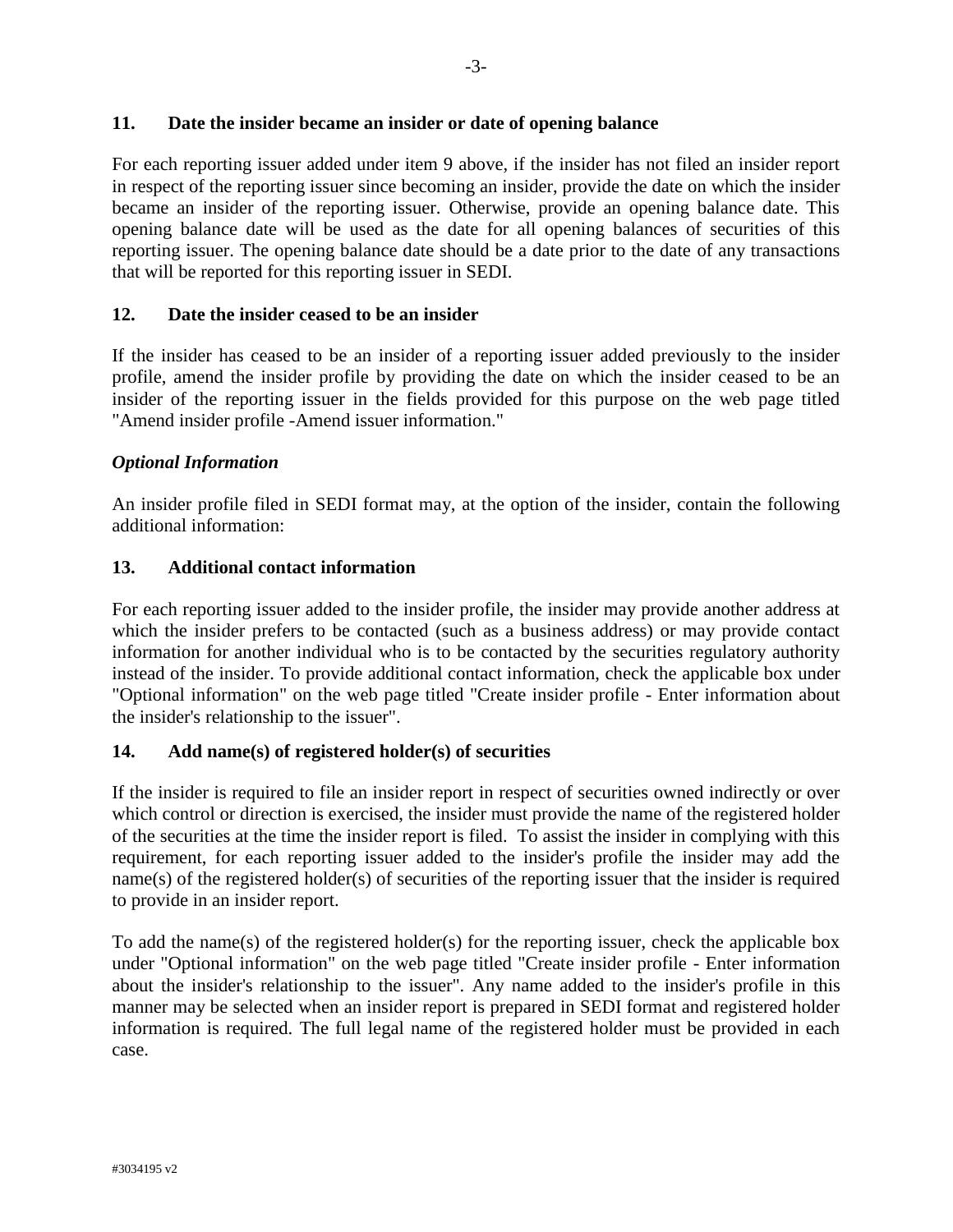Securities beneficially owned directly but held through a nominee such as a broker or bookbased depository are considered direct holdings.

#### *Amending Insider Profile To Add a Reporting Issuer*

If an insider that has previously filed an insider profile is required to file an insider report in SEDI format in respect of a reporting issuer that is not already disclosed in the insider profile, amend the insider profile to add the name of the reporting issuer, to disclose all of the insider's relationships to the reporting issuer and to provide the date the insider became an insider or the date of the previous paper filing, as applicable. Provide the information required in items 9, 10 and 11 above.

#### *Certification*

Prior to submitting an insider profile, the insider or the insider's agent must certify that the information is true and complete in every respect by selecting "Certify" on the web page titled "Create insider profile - Certify and file insider profile" and following the instructions provided for this purpose. In the case of an agent, the certification is based on the agent's best knowledge, information and belief but the insider is still responsible for ensuring that the information filed by the agent is true and complete. It is an offence to submit information that, in a material respect and at the time and in the light of the circumstances in which it is submitted, is misleading or untrue.

#### *Notice - Collection and Use of Personal Information*

The personal information required under this form is collected on behalf of and used by the securities regulatory authorities set out below for purposes of the administration and enforcement of certain provisions of the securities legislation in British Columbia, Alberta, Saskatchewan, Manitoba, Ontario, Northwest Territories, Quebec, New Brunswick, Nova Scotia, Prince Edward Island, Newfoundland and Yukon. Some of the required information will be made public pursuant to the securities legislation in each of the jurisdictions indicated above. Other required information will remain confidential and will not be disclosed to any person or company except to any of the securities regulatory authorities or their authorized representatives. If you have any questions about the collection and use of this information, you may contact the securities regulatory authority in any jurisdiction(s) in which the required information is filed, at the address(es) or telephone number(s) set out below. In Quebec, questions may also be addressed to the Commission d'accès à l'information du Québec (1-888-528-7741, web site: www.cai.gouv.qc.ca).

Alberta Securities Commission Suite 600, 250-5<sup>th</sup> Street SW Calgary, AB T2P 0R4 Attention: Information Officer Telephone: (403) 297-6454

British Columbia Securities Commission P.O. Box 10142, Pacific Centre 701 West Georgia Street Vancouver, BC V7Y 1L2 Attention: Supervisor, Insider Reporting Telephone: (604) 899-6500 or (800) 373-6393 (in BC)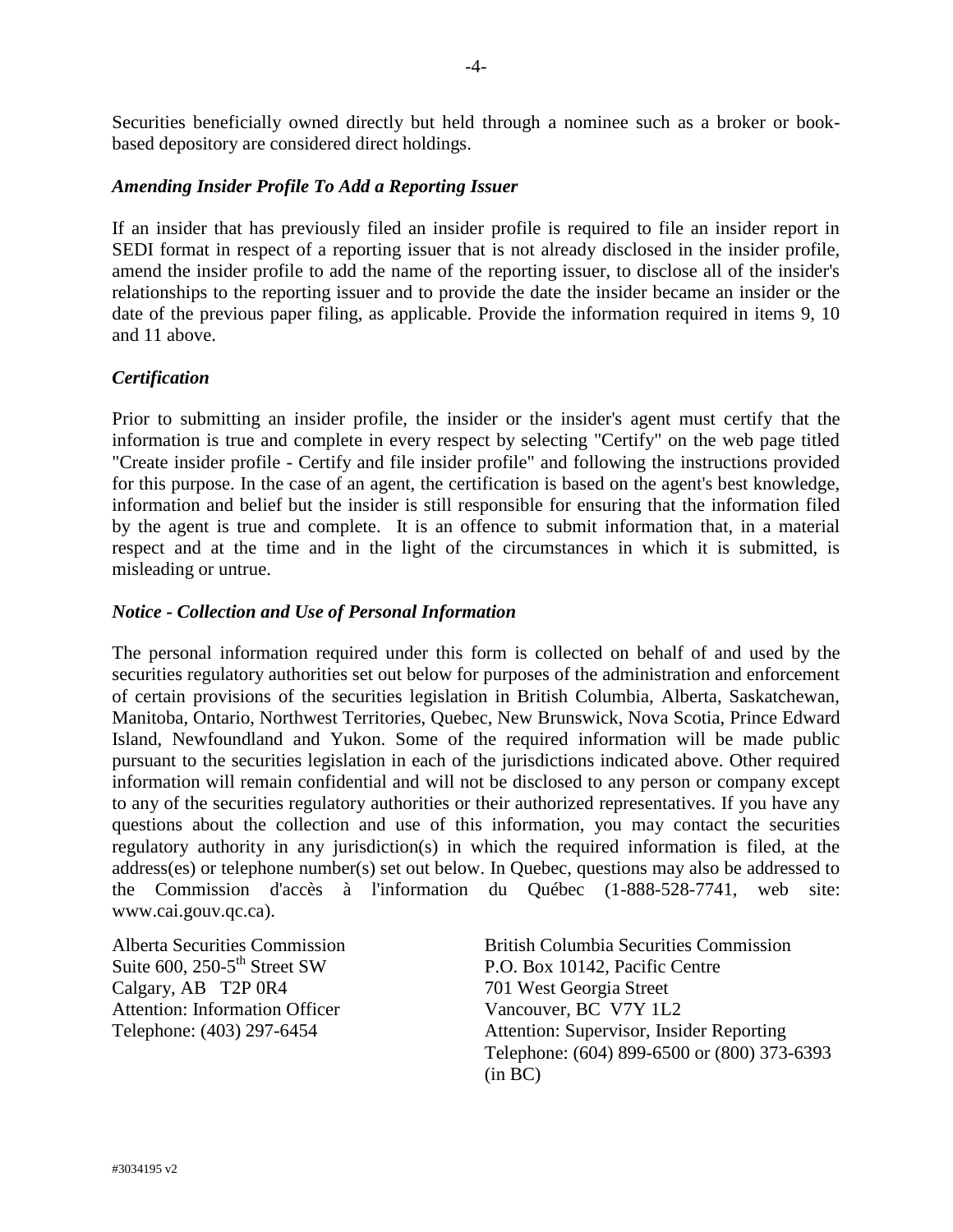The Manitoba Securities Commission 500-400 St. Mary Avenue, Winnipeg, MB R3C 4K5 Attention: Director, Legal Telephone: (204) 945-4508

Superintendent of Securities Department of Justice Government of the Northwest Territories 1st Floor, Stuart M. Hodgson Building 5009-49th Street P.O. Box 1320 Yellowknife, Northwest Territories, X1A 2L9 Attention: Deputy Superintendent of **Securities** Tel: (867) 920-3318

Government of Nunavut Legal Registries Division P.O. Box 100, Station 570 1st Floor, Brown Building Iqualuit, Nunavut, X0A 0H0 Contact person: Superintendent of Securities Tel: (867) 975-6590 Fax: (867) 975-6595 Email: legal.registries@gov.nu.ca

Autorité des marchés financiers Stock Exchange Tower P.O. Box 246, 22nd Floor 800 Victoria Square Montréal, PQ H4Z 1G3 Attention: Responsable de l'accès à l'information Telephone: (514) 940-2150 or (800) 361-5072 (in Quebec)

Securities Commission of Newfoundland P.O. Box 8700 2<sup>nd</sup> Floor, West Block Confederation Building St. John's, NFLD A1B 4J6 Attention: Director of Securities Telephone: (709) 729-4189

Nova Scotia Securities Commission 2<sup>nd</sup> Floor, Joseph Howe Building 1690 Hollis Street P.O. Box 458 Halifax, NS B3J 3J9 Attention: FOI Officer Telephone: (902) 424-7768

Ontario Securities Commission Suite 1903, Box 55 20 Queen Street West Toronto, ON M5H 3S8 Attention: FOI Coordinator Telephone: (416) 593-8314

Saskatchewan Financial Services Commission Securities Division 6<sup>th</sup> Floor, 1919 Saskatchewan Drive Regina, SK S4P 3V7 Attention: Director Telephone: (306) 787-5645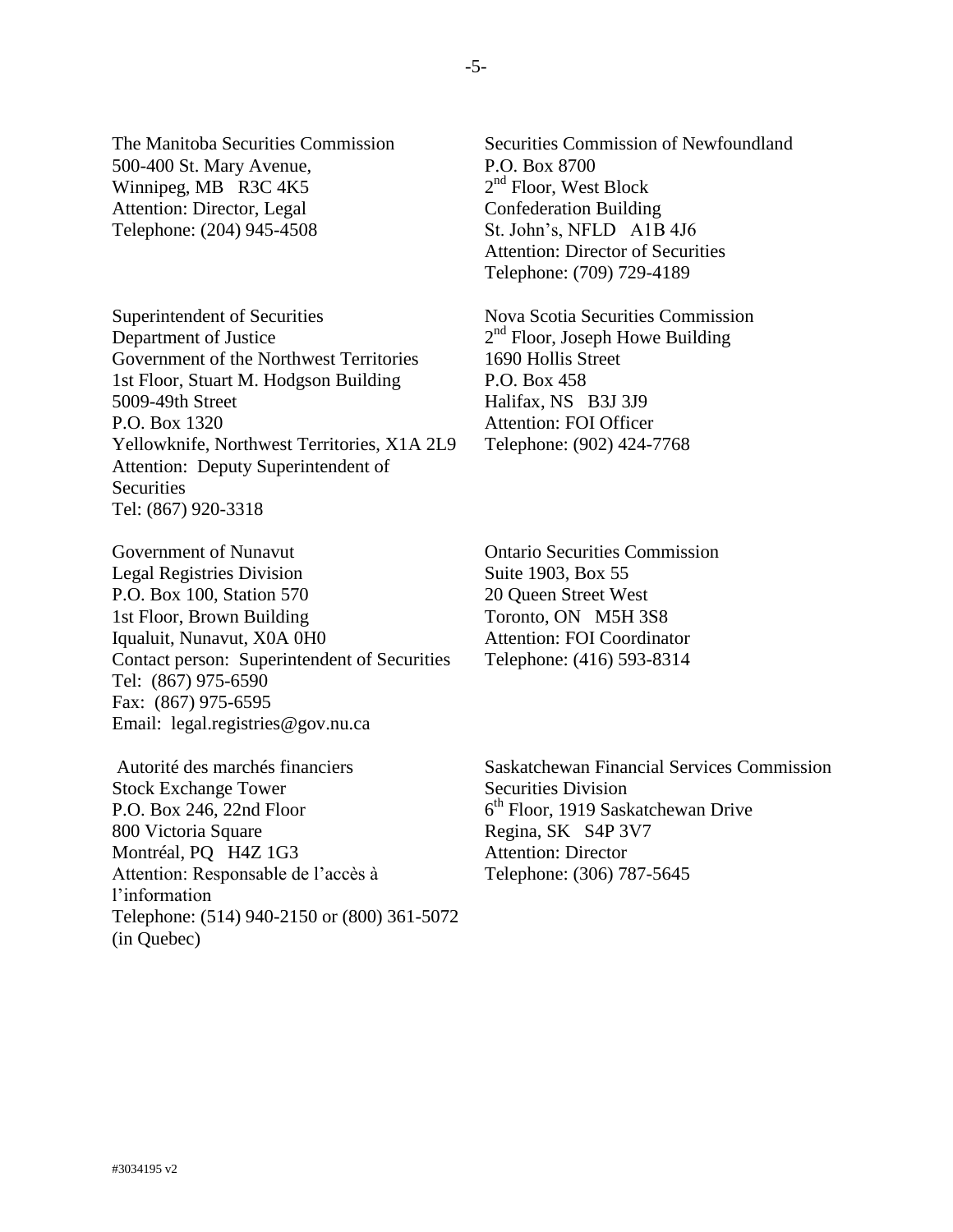New Brunswick Securities Commission 85 Charlotte Street ,Suite 300 Saint John, NB E2L 2J2 Attention: Corporate Finance Officer Telephone: (506) 658-3060 or (866) 933-2222 (in New Brunswick)

Yukon Securities Office Government of Yukon 3<sup>rd</sup> floor - 2130 Second Avenue Whitehorse, Yukon Y1A 2C6 (C-6)

Superintendent of Securities Government of Prince Edward Island 4th Floor, Shaw Building 95 Rochford Street P.O. Box 2000 Charlottetown PE C1A 7N8 Tel: (902) 368-4550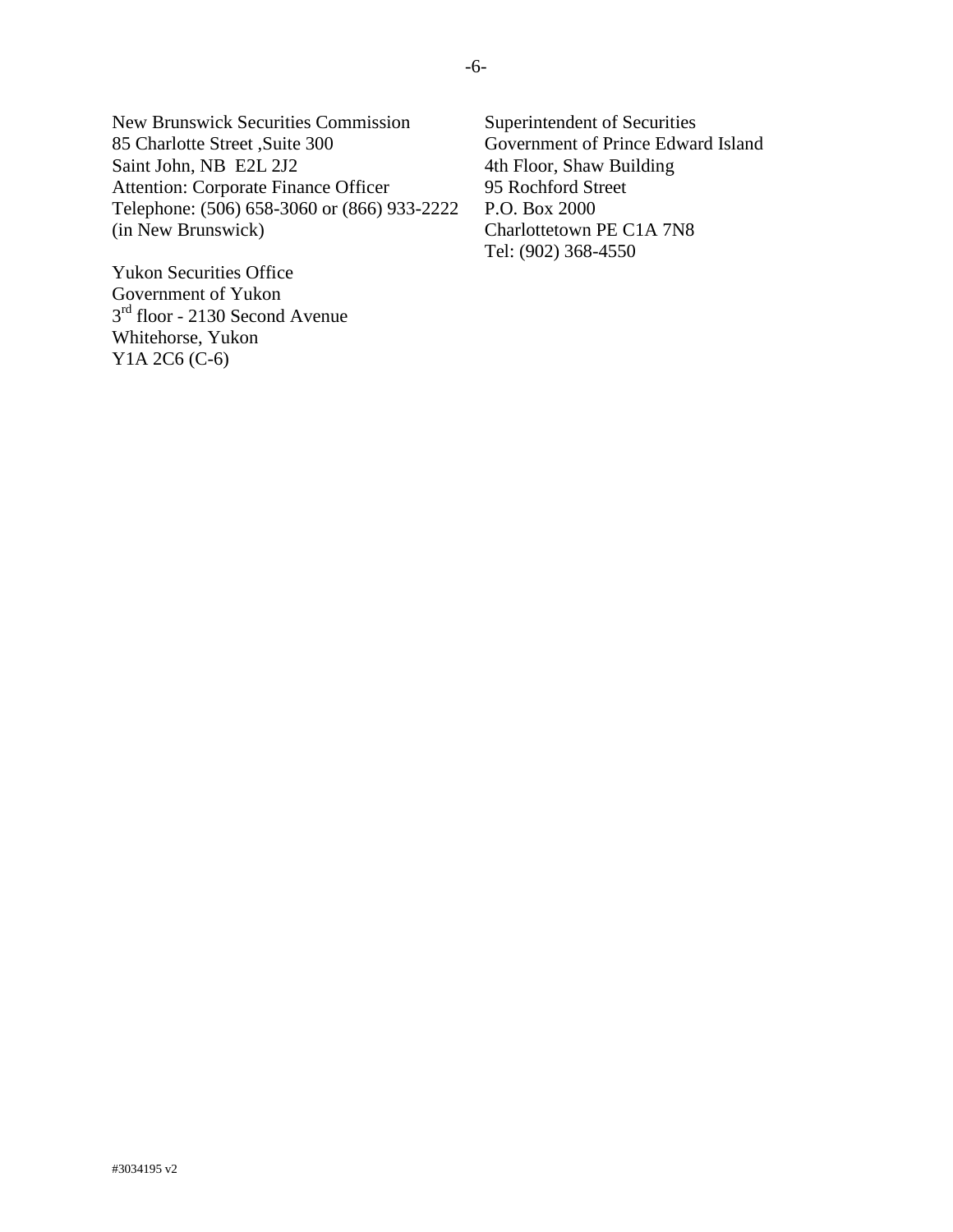# **FORM 55-102F2** *Insider Report*

An insider report filed in SEDI format shall contain the information prescribed below. The information shall be entered using the online version of this form accessible by SEDI users at the SEDI web site (www.sedi.ca). All references to web pages, fields and lists relate to the online version of the form.

If a position or transaction being reported by the insider involves an option, warrant, right or other derivative, the information prescribed by items 18 to 25 below must be included in the insider report, if applicable.

For each reporting issuer in respect of which one or more positions or transactions are being reported by an insider, start by navigating to the web page titled "File insider report (Form 55- 102 F2) - Select issuer" and then provide the information required in the circumstances.

## **1. Name of reporting issuer**

Provide the name of the reporting issuer for the securities that are the subject of the insider report by selecting the reporting issuer's name from the list of one or more reporting issuer names added previously to the insider's profile. If the name of the applicable reporting issuer does not appear in the list, the insider's profile must be amended to add the name of the applicable reporting issuer before the insider report can be completed. A separate insider report must be completed for each reporting issuer in respect of which the insider has a reporting obligation.

#### **2. Amended insider report**

If the insider is amending information contained in an insider report filed previously in SEDI format, the amended insider report shall contain all of the information required to be disclosed in the previous insider report in its amended form.

If the insider is amending information contained in an insider report filed previously in paper format, select "Amend paper filing" on the "Amend insider transaction" web page and complete a new insider report in SEDI format containing all of the information required to be disclosed in the previous paper filing in its amended form. In the "General remarks" field on the "File insider report Enter transaction information" web page, provide the date on which the previous paper filing was made.

## **3. Review issuer information**

Review the information contained in the insider profile with respect to the selected reporting issuer to ensure that the information is correct. To do this, click on "Insider profile" in the top bar and the "Introduction to insider profile activities (Form 55-102F1)" screen will appear.

You must review the information in the insider profile with respect to the selected reporting issuer and, if the information is not correct, you must amend it by filing an amended insider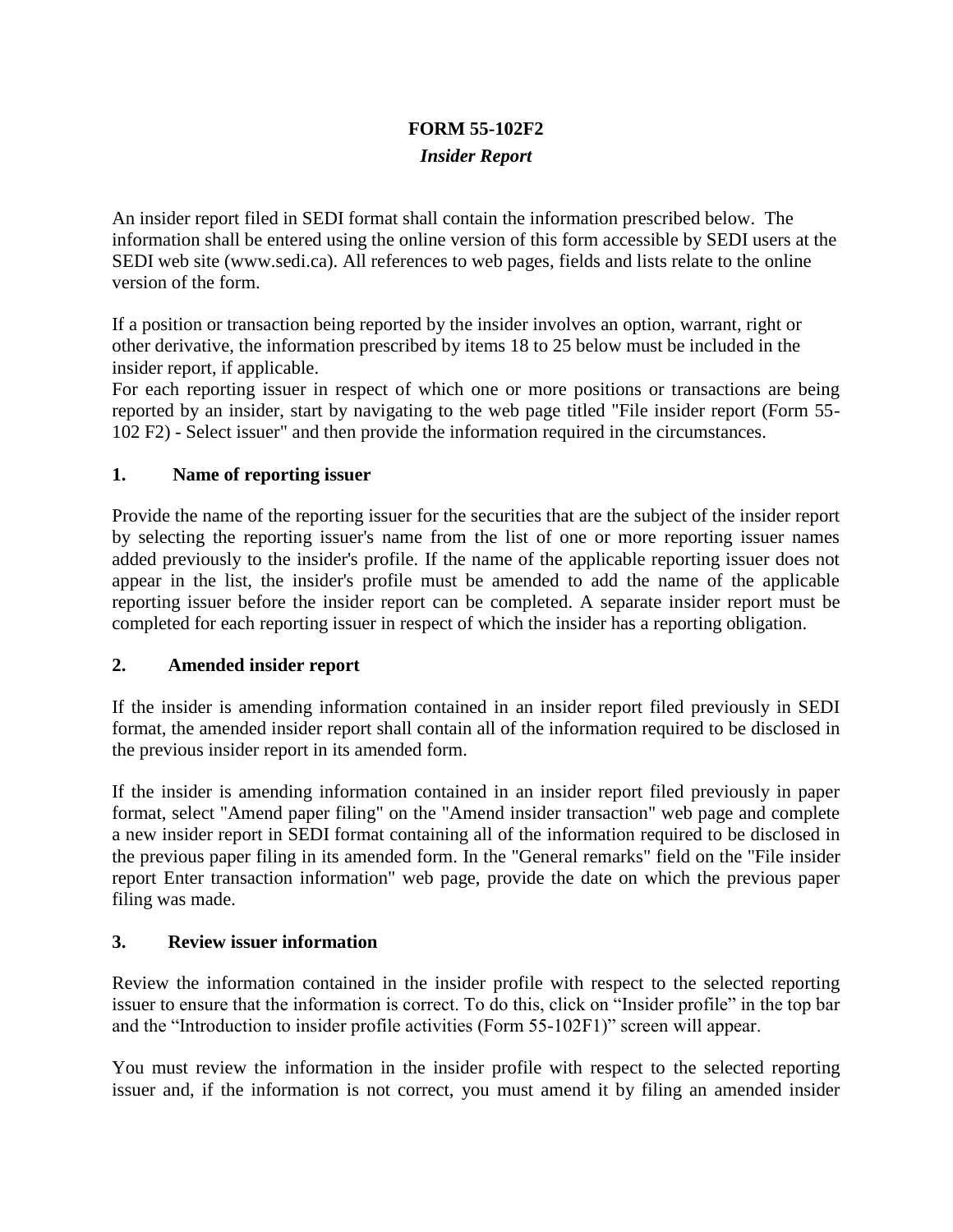profile. To do this, click on "Amend insider profile" in the bar on the left side and make the necessary corrections.

#### **4. Review new issuer event reports**

If the reporting issuer has filed an issuer event report that has not previously been viewed or that has been previously flagged for further viewing, you must review the issuer event report.

**To do this you must do the following: i) After you have selected an issuer and before selecting the "File insider report" feature, on the screen entitled "File insider report (Form 55-102F2) – Select issuer", click on the feature entitled "View issuer event reports" and the "Listing of issuer event reports" screen appears; ii) Next, click on the radio button for the report you wish to see and then select "View Report" and the "View issuer report information" screen appears with the text of the issuer event report.** 

If the insider's holdings of securities of the reporting issuer have been affected by an issuer event, the change in holdings must be reported.

#### **5. Security designation**

For each position or transaction being reported, provide the security designation for the applicable security or class of securities. For this purpose, select the applicable security designation from the list shown for the reporting issuer's outstanding securities.

If the applicable security designation does not appear in the list, check the "archived security designation" list containing designations of securities of the reporting issuer that are no longer outstanding and that may no longer be issued. Alternatively, check the "Insider defined security" list that will contain one or more security designations for the reporting issuer if any have been defined previously by or for the insider. In either case, if the applicable securities designation appears in the list, select it.

If the applicable security designation does not appear in any of the lists described above, the insider must define the applicable security designation. For this purpose, select the appropriate "Security category" by choosing "Debt", "Equity", "Issuer Derivative" or "Third Party Derivative" from the list provided. For purposes of the insider reporting requirement, "issuer derivative" means a derivative issued by the reporting issuer to which the insider reporting requirement relates and "third party derivative" means a derivative issued by a person or company other than the reporting issuer to which the insider reporting requirement relates. The security category selected will determine the nature of the information that is required to be reported in relation to positions or transactions involving the applicable security designation.

Next, create the "insider defined" security designation by selecting the most appropriate "Security name" from the list provided and, if applicable, use the "Additional description" field to enter any additional words used to describe the specific security or class of securities. For example, to provide the security designation of "Class A Preferred Shares, Series 1", select "Preferred Shares" from the "Security name" list and then type "Class A, Series 1" in the "Additional description" field.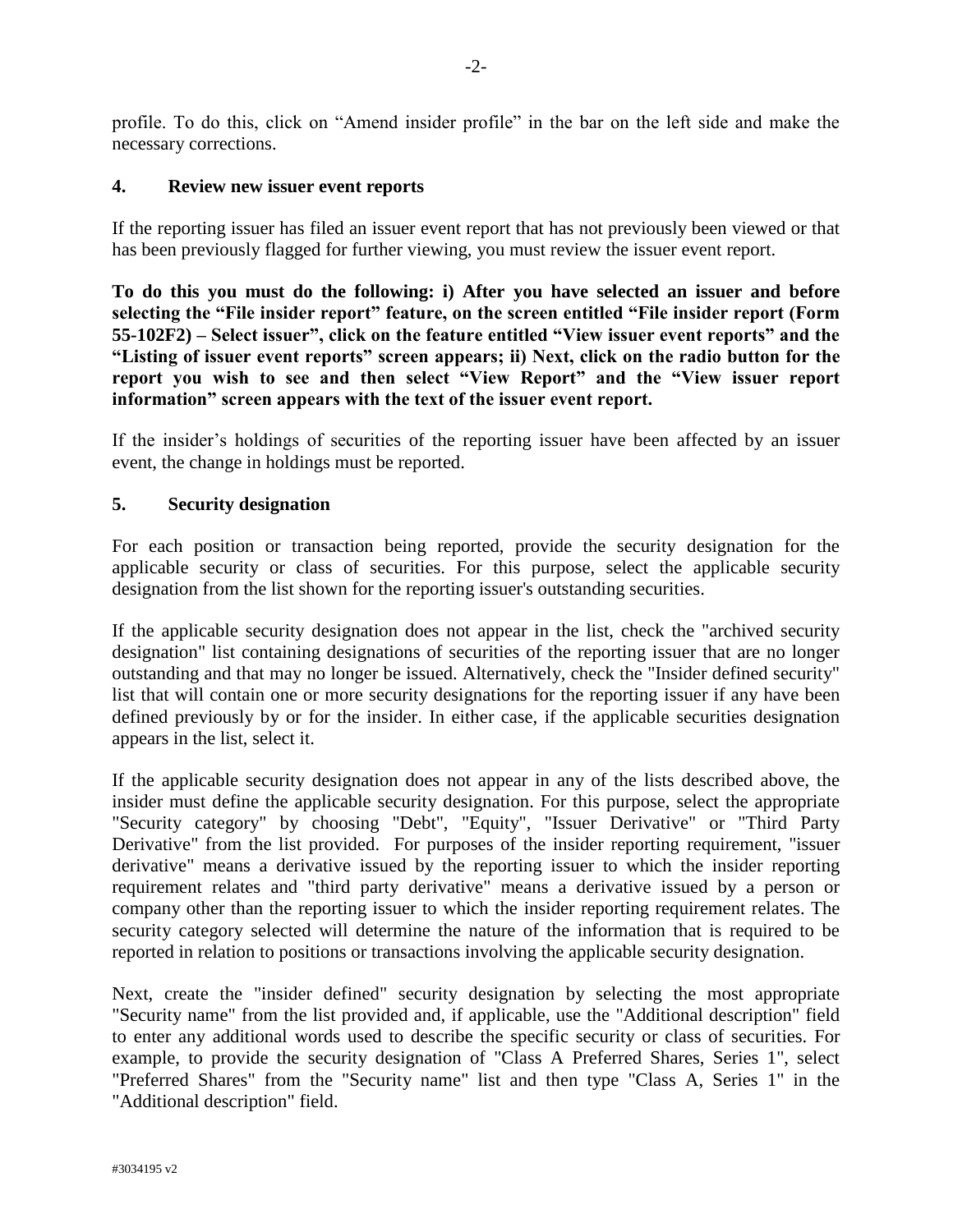*Important Note:* If the security or class of securities being designated is a security that has been issued by the reporting issuer, it is important to try to avoid creating an "insider defined" security designation. If a security designation has not been created by the reporting issuer in respect of a security or class of securities issued by the reporting issuer, contact the reporting issuer to request that the security designation be added to the list of security designations for the reporting issuer's outstanding securities in its issuer profile supplement. However, you must create an "insider defined" security designation if this becomes necessary to ensure that the insider report is filed on a timely basis.

*Derivatives:* If the security or class of securities being designated is an issuer derivative or a third party derivative, provide the security designation for the derivative and the security designation for the underlying security. See item 18 below. In addition, if the security or class of securities being designated is a third party derivative, the insider will have to provide the applicable security designation in all cases.

## **6. Ownership type**

Indicate whether the securities in respect of which a position or transaction is being reported are (1) beneficially owned directly, (2) beneficially owned indirectly or (3) controlled or directed. Securities beneficially owned directly but held through a nominee such as a broker or bookbased depository are considered direct holdings.

### **7. Identity of registered holder of securities where ownership is indirect or where control or direction is exercised**

If beneficial ownership of the securities is indirect or if control or direction is exercised over the securities, provide the name of the registered holder of the securities. If the name of the registered holder has been previously added to the insider's profile in respect of the reporting issuer, select the name of the registered holder from the list shown. Otherwise, enter the full legal name of the registered holder in the field provided.

## **8. Opening balance of securities held (initial SEDI report only)**

If the insider is filing an initial report in respect of securities held on becoming an insider or is reporting a change in a security or class of securities previously reported only in paper format, for each security or class of securities held directly or by a particular registered holder, disclose the initial number or amount of securities so held in the field provided for this purpose on the web page titled "File insider report - Opening balance on initial SEDI report (Non-Derivatives)", or the corresponding web page for derivatives, as applicable. For debt securities, provide the aggregate nominal value of the securities held.

If an opening balance of securities held is required to be disclosed, the information with respect to the "date of transaction" and "nature of transaction" required under items 9 and 10 below will be generated by the SEDI software application. The "Opening/initial balance date" will be the date the insider became an insider or the date the insider entered for all opening balances for securities of this issuer.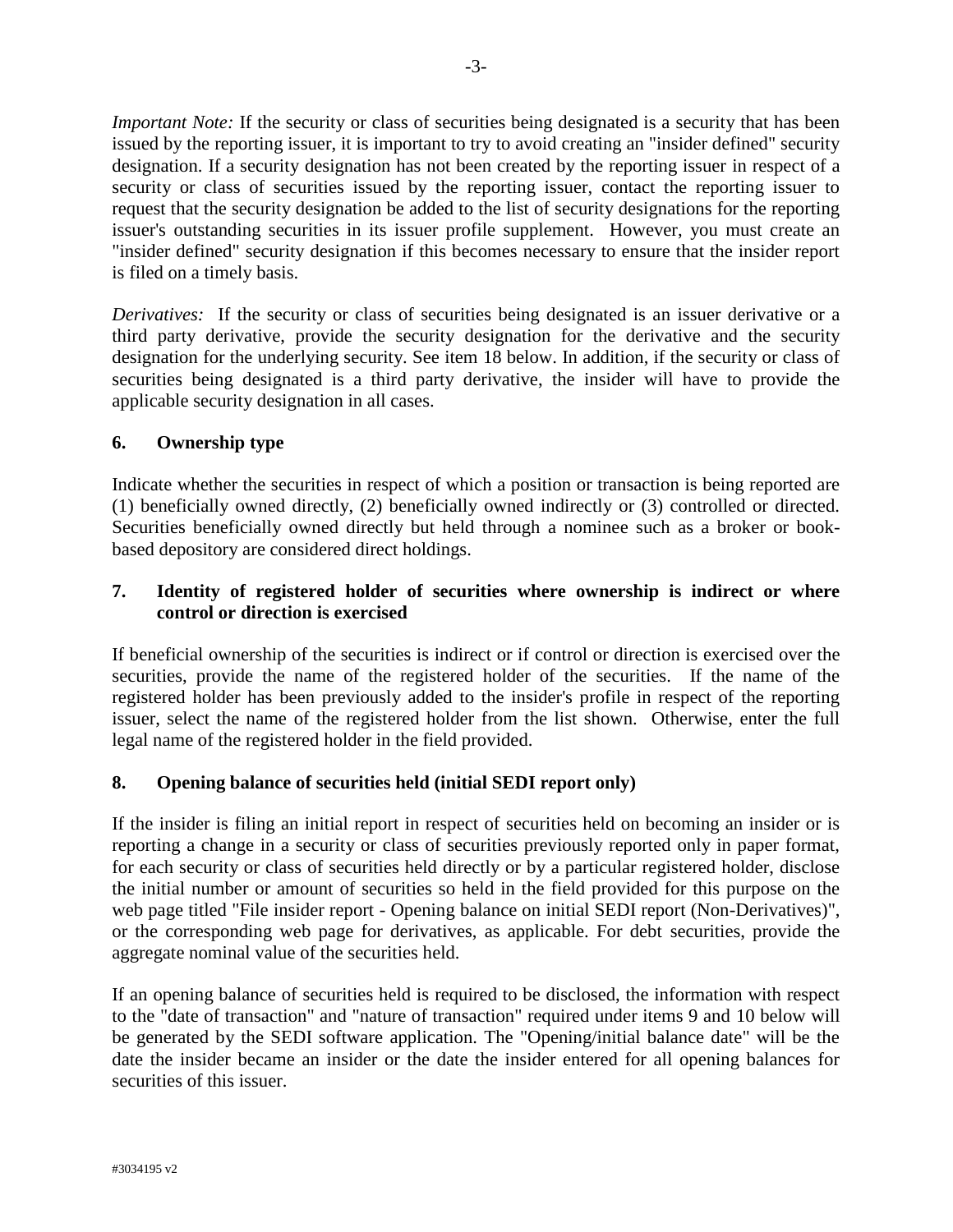If the insider has previously filed a report in SEDI disclosing the balance of the security or class of securities held directly or by a particular registered holder, the opening balance of the security or class of securities so held is generated by the SEDI software application based on all previous reports filed in respect of the particular holding. If an initial SEDI report involves the holding of a derivative, see item 19 below.

### **9. Date of transaction**

Provide the date of each transaction being reported using the fields provided for this purpose. Provide the "trade date" not the "settlement date".

### **10. Nature of transaction**

Indicate the nature of each transaction being reported by selecting the most appropriate transaction type from the list provided for this purpose.

#### **11. Number or value of securities acquired**

Disclose the number or value of securities acquired for each transaction involving an acquisition of securities. For debt securities, provide the aggregate nominal value. If the transaction involved the acquisition of an option, warrant, right or other derivative, see items 21 and 22 below.

#### **12. Number or value of securities disposed of**

Disclose the number or value of securities disposed of for each transaction involving a disposition of securities. For debt securities, provide the aggregate nominal value. If the transaction involved the disposition of an option, warrant, right or other derivative, see items 21 and 22 below.

#### **13. Unit price or exercise price**

Disclose the price per security paid or received by the insider for each transaction being reported, if applicable. Do not reduce the price being reported to reflect the amount of any commission paid. If the insider acquired or disposed of a security upon the exercise of an option, warrant, right or other derivative, report the exercise price per security. If the insider acquired or disposed of an option, warrant, right or other derivative, see item 23 below.

If the transaction involved consideration other than cash, provide the approximate fair value of the consideration in Canadian dollars and describe the consideration in the "General remarks" field. If no consideration was paid or received by the insider, check "Not applicable".

#### **14. Currency**

If the price paid or received in any transaction was in a currency other than Canadian dollars, provide the amount in that other currency and select the other currency from the list provided for this purpose.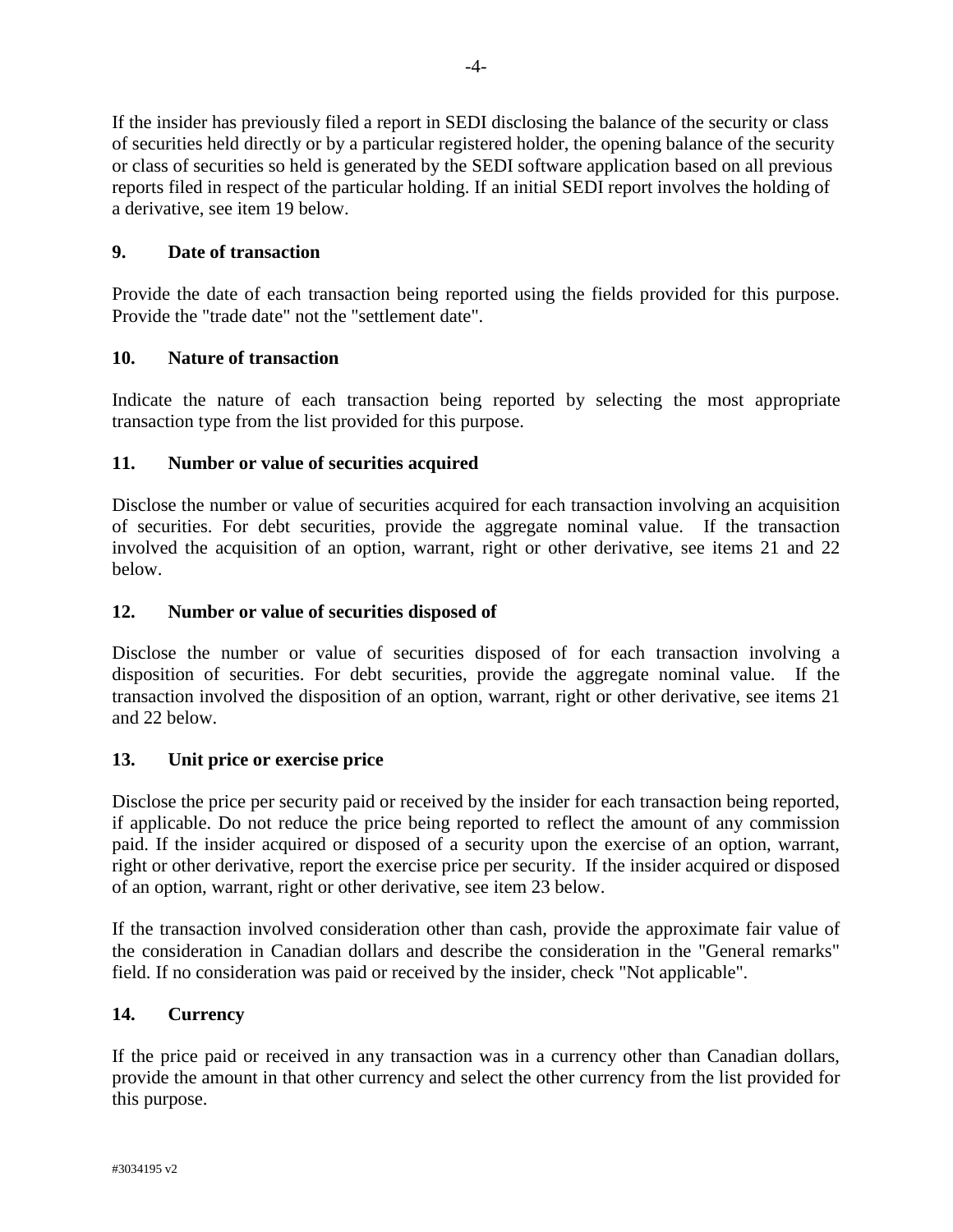#### **15. Closing balance of securities held**

After each new transaction being reported in respect of a security or class of securities held directly or through a particular registered holder has been entered, a new balance of the security or class of securities held directly or by the particular registered holder will be generated automatically by SEDI prior to filing. If the insider believes that the closing balance reported by SEDI is not correct, the closing balance calculated by the insider must be reported in the field provided for this purpose. The insider shall make all reasonable efforts to reconcile the balance calculated by SEDI with the balance believed by the insider to be correct. An incorrect balance may have resulted from an error in a previous insider report or from a failure to report a previous transaction.

#### **16. General remarks**

Provide additional information if necessary to provide an accurate description of each position and/or transaction in securities being reported. Information provided in this field will be accessible by the public.

### **17. Private remarks to securities regulatory authority**

Using the field provided, the insider may disclose additional information with respect to the position or transaction being reported to staff of the securities regulatory authority. Information provided in this field will not be accessible by the public.

#### *Holdings or Transactions Involving Derivatives*

If a holding or transaction being reported by the insider involves an issuer derivative or a third party derivative, the additional information prescribed below shall be disclosed, if applicable. For this purpose, "issuer derivative" means a derivative issued by the reporting issuer to which the insider reporting requirement relates, and "third party derivative" means a derivative issued by a person or company other than the reporting issuer to which the insider reporting requirement relates.

#### **18. Security designation of derivative and underlying security**

Provide the security designation for the derivative in the manner described under item 5 above. Next, select the appropriate security category for the underlying security from the list provided and then provide the security designation for the underlying security in a similar manner to that described under item 5 above**.** If the security or class of securities being designated is a third party derivative, the insider will have to define the applicable security designation in all cases. If the derivative security has been defined by the insider, the underlying security must also be defined by the insider.

#### **19. Opening balance of derivative securities or contracts held (initial SEDI report only)**

If the insider is filing an initial report disclosing an option, warrant, right or other derivative held on becoming an insider or is reporting a change in such a derivative not previously reported in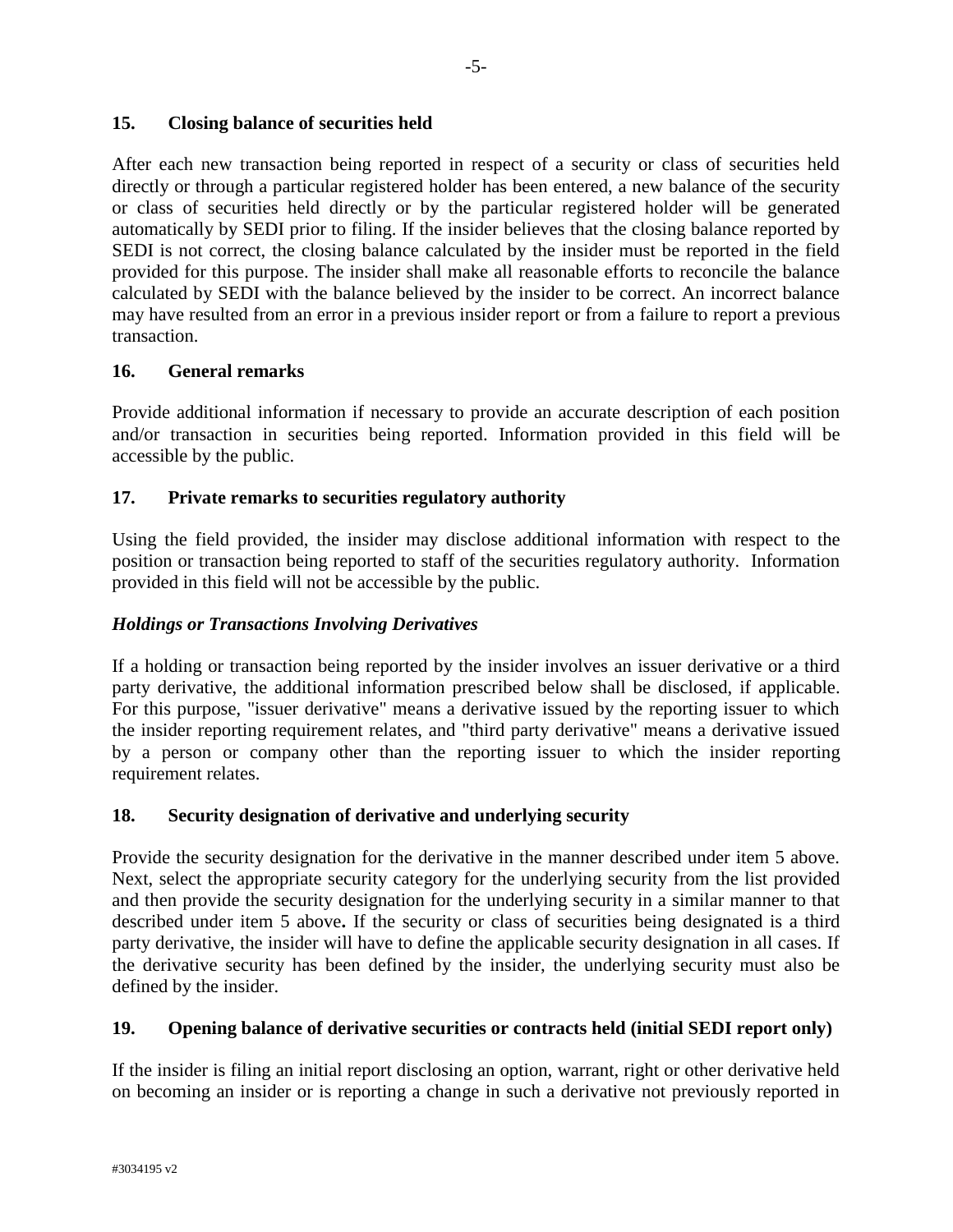SEDI format, for each such derivative position so held directly or by a particular registered holder, disclose the initial number of derivative securities or contracts held in the field provided for this purpose.

## **20. Opening balance of equivalent number of underlying securities (initial SEDI report only)**

If the insider is filing an initial report of an option, warrant, right or other derivative held on becoming an insider or is reporting a change in any such derivative not previously reported in SEDI format, for each such derivative position held directly or by a particular registered holder, disclose the actual or notional number or amount of underlying securities that may be acquired or disposed of upon exercise or settlement of such derivative. If the underlying securities are debt securities, provide the aggregate nominal value of the actual or notional amount of underlying debt securities that may be acquired or disposed of upon exercise or settlement of such derivative.

## **21. Number of derivative securities or contracts acquired or disposed of**

Disclose the number of derivative securities or contracts acquired for each transaction involving an acquisition of a derivative or the number of derivative securities or contracts disposed of for each transaction involving a disposition of a derivative.

## **22. Equivalent number of underlying securities acquired or disposed of**

For each transaction involving an acquisition or disposition of a derivative, disclose the actual or notional number or amount of underlying securities that may be acquired or disposed of upon exercise or settlement of the derivative. If the underlying securities are debt securities, provide the aggregate nominal value of the equivalent amount of underlying debt securities that may be acquired or disposed of upon exercise or settlement of the derivative.

## **23. Unit price of derivative**

Disclose the premium or other amount paid or received by the insider in connection with the acquisition or disposition of the derivative (per contract if applicable). If the premium or other amount paid or received was in a currency other than Canadian dollars, provide the amount in that other currency and select the other currency from the list provided for this purpose.

## **24. Conversion or exercise price of derivative**

Provide the conversion or exercise price of the derivative by entering the amount in the field provided for this purpose (per underlying security if applicable). If the conversion or exercise price is in a currency other than Canadian dollars, select the relevant currency from the list provided for this purpose. If the conversion or exercise price of the derivative will adjust on one or more specified dates, provide the details of the adjustment terms in the "General remarks" field.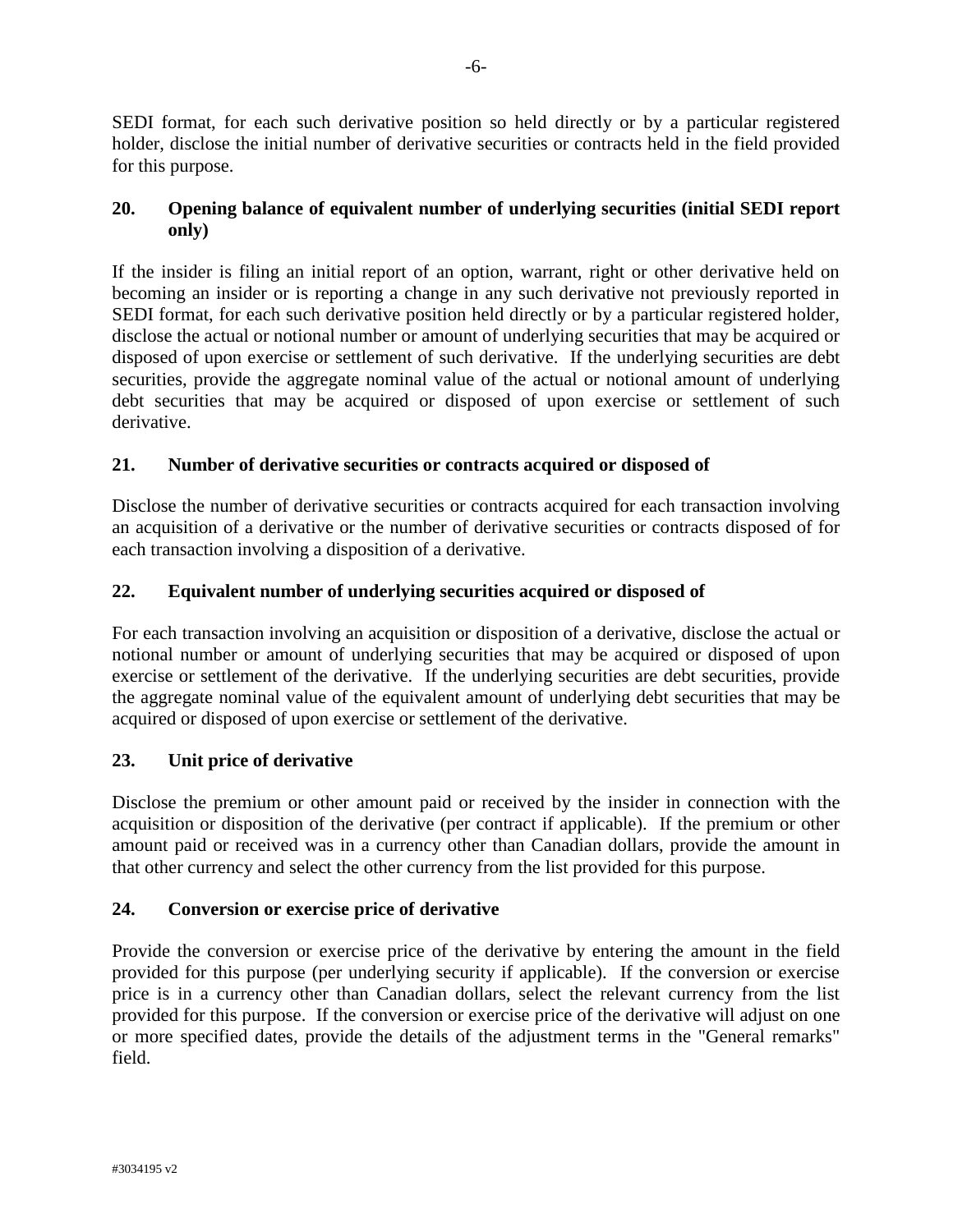#### **25. Date of expiry or maturity of derivative**

If the derivative expires or matures on a given date, specify the date of expiry or maturity using the fields provided for this purpose.

#### *Certification*

Prior to filing an insider report, the insider or the insider's agent must certify that the information is true and complete in every respect. In the case of an agent, the certification is based on the agent's best knowledge, information and belief but the insider is still responsible for ensuring that the information filed by the agent is true and complete. It is an offence to submit information that, in a material respect and at the time and in the light of the circumstances in which it is submitted, is misleading or untrue.

#### *Notice - Collection and Use of Personal Information*

The personal information required under this form is collected on behalf of and used by the securities regulatory authorities set out below for purposes of the administration and enforcement of certain provisions of the securities legislation in British Columbia, Alberta, Saskatchewan, Manitoba, Ontario, Northwest Territories, Quebec, New Brunswick, Nova Scotia Prince Edward Island, Newfoundland and Yukon. Some of the required information will be made public pursuant to the securities legislation in each of the jurisdictions indicated above. Other required information will remain confidential and will not be disclosed to any person or company except to any of the securities regulatory authorities or their authorized representatives. If you have any questions about the collection and use of this information, you may contact the securities regulatory authority in any jurisdiction(s) in which the required information is filed, at the address(es) or telephone number(s) set out below. In Quebec, questions may also be addressed to the Commission d'accès à l'information du Québec (1-888-528-7741, web site: www.cai.gouv.qc.ca).

Alberta Securities Commission Suite 600, 250-5<sup>th</sup> Street SW Calgary, AB T2P 0R4 Attention: Information Officer Telephone: (403) 297-6454

The Manitoba Securities Commission 500-400 St. Mary Avenue, Winnipeg, MB R3C 4K5 Attention: Director, Legal Telephone: (204) 945-4508

British Columbia Securities Commission P.O. Box 10142, Pacific Centre 701 West Georgia Street Vancouver, BC V7Y 1L2 Attention: Supervisor, Insider Reporting Telephone: (604) 899-6500 or (800) 373-6393 (in BC)

Securities Commission of Newfoundland P.O. Box 8700 2<sup>nd</sup> Floor, West Block Confederation Building St. John's, NFLD A1B 4J6 Attention: Director of Securities Telephone: (709) 729-4189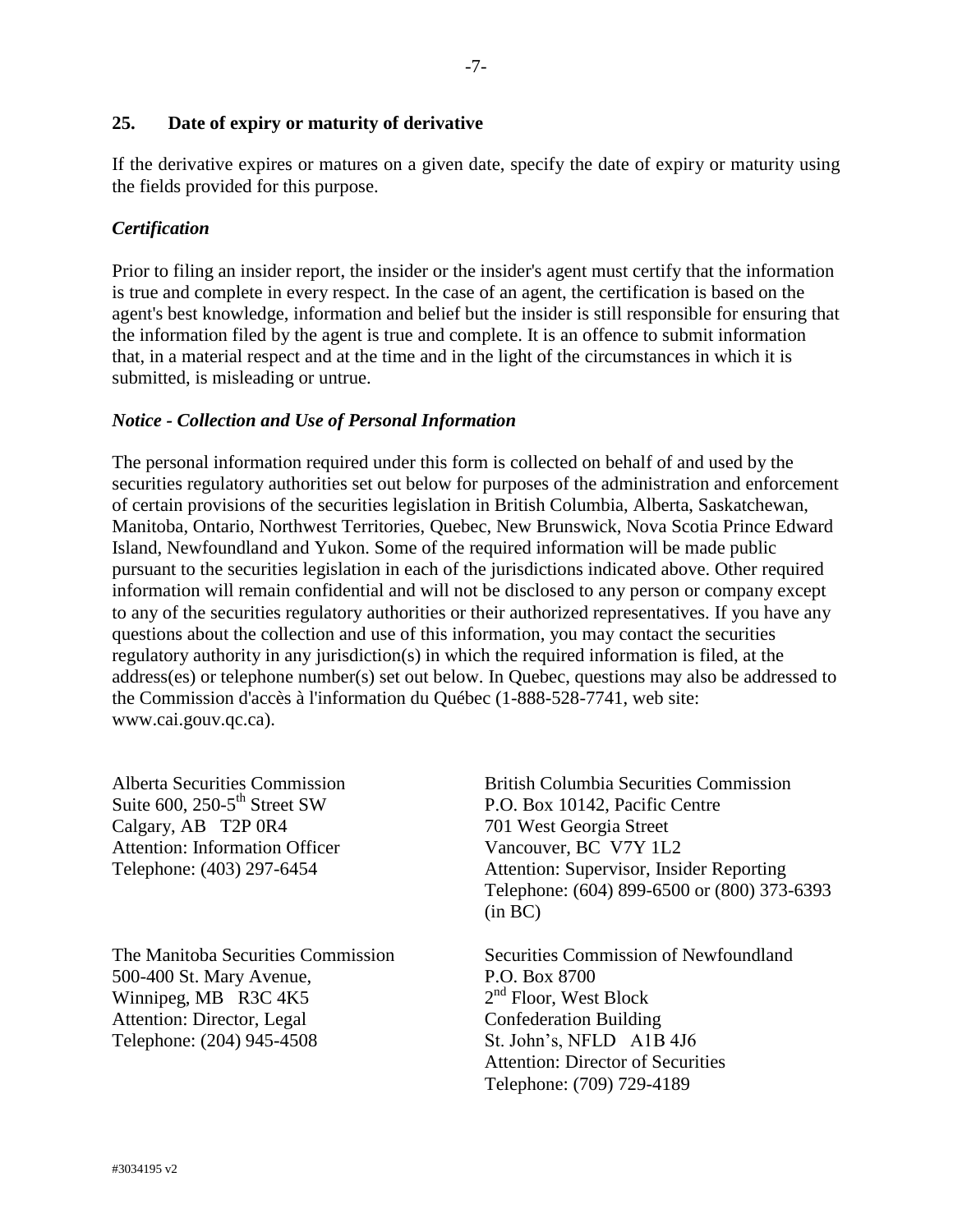Superintendent of Securities Department of Justice Government of the Northwest Territories 1st Floor, Stuart M. Hodgson Building 5009-49th Street P.O. Box 1320 Yellowknife, Northwest Territories, X1A 2L9 Attention: Deputy Superintendent of **Securities** Tel: (867) 920-3318

Government of Nunavut Legal Registries Division P.O. Box 100, Station 570 1st Floor, Brown Building Iqualuit, Nunavut, X0A 0H0 Contact person: Superintendent of Securities Tel: (867) 975-6590 Fax: (867) 975-6595 Email: legal.registries@gov.nu.ca

Autorité des marchés financiers Stock Exchange Tower P.O. Box 246, 22nd Floor 800 Victoria Square Montréal, PQ H4Z 1G3 Attention: Responsable de l'accès à l'information Telephone: (514) 940-2150 or (800) 361-5072 (in Quebec)

New Brunswick Securities Commission 85 Charlotte Street ,Suite 300 Saint John, NB E2L 2J2 Attention: Corporate Finance Officer Telephone: (506) 658-3060 or (866) 933-2222 (in New Brunswick)

Yukon Securities Office Government of Yukon 3<sup>rd</sup> floor - 2130 Second Avenue Whitehorse, Yukon Y1A 2C6 (C-6)

Nova Scotia Securities Commission 2<sup>nd</sup> Floor, Joseph Howe Building 1690 Hollis Street P.O. Box 458 Halifax, NS B3J 3J9 Attention: FOI Officer Telephone: (902) 424-7768

Ontario Securities Commission Suite 1903, Box 55 20 Queen Street West Toronto, ON M5H 3S8 Attention: FOI Coordinator Telephone: (416) 593-8314

Saskatchewan Financial Services Commission Securities Division 6<sup>th</sup> Floor, 1919 Saskatchewan Drive Regina, SK S4P 3V7 Attention: Director Telephone: (306) 787-5645

Superintendent of Securities Government of Prince Edward Island 4th Floor, Shaw Building 95 Rochford Street P.O. Box 2000 Charlottetown PE C1A 7N8 Tel: (902) 368-4550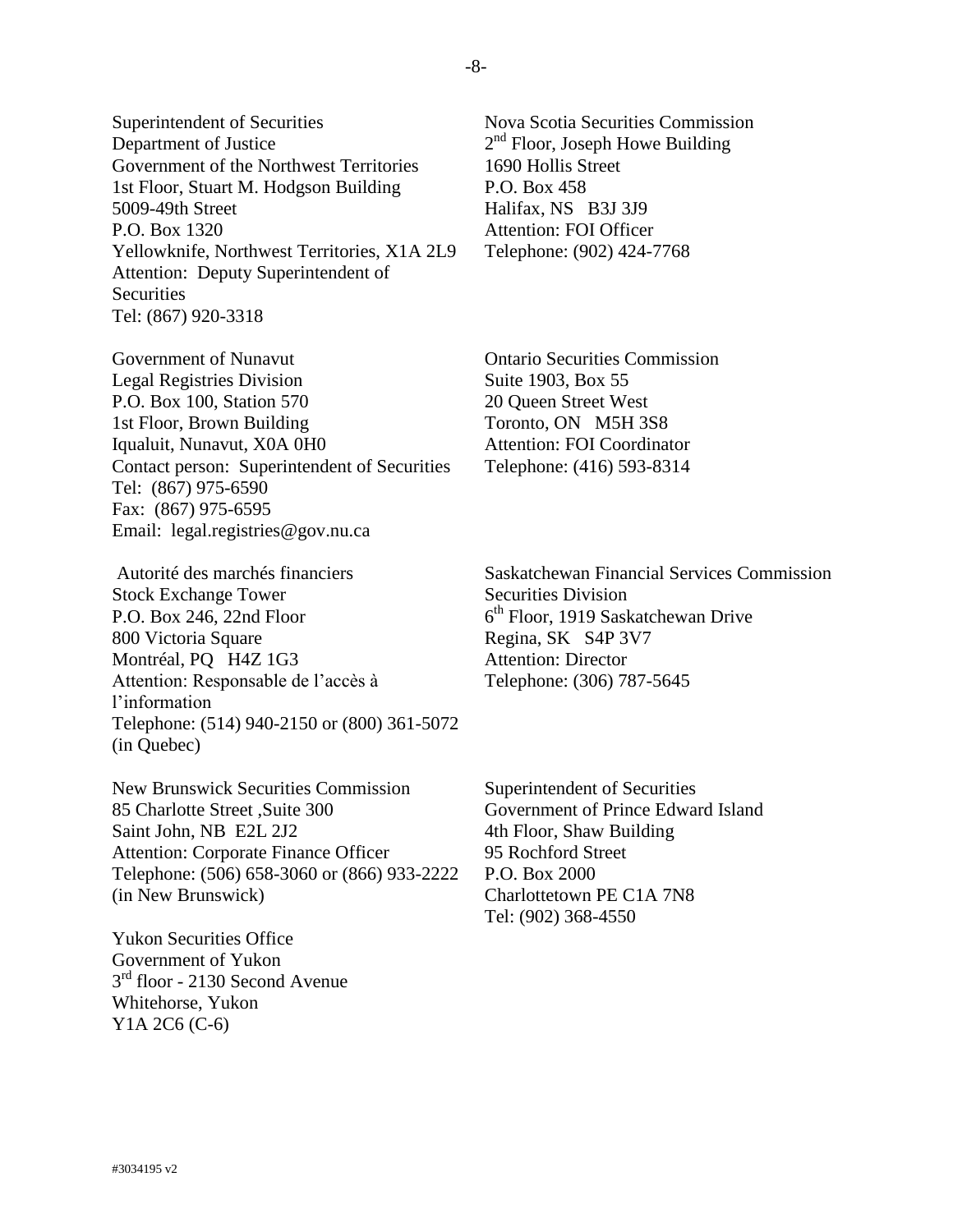# **FORM 55-102F3 Issuer Profile Supplement**

An issuer profile supplement filed in SEDI format shall contain the information prescribed below. The information shall be entered using the online version of this form accessible by SEDI users at the SEDI web site (www.sedi.ca). All references to web pages, fields and lists relate to the online version of the form.

## **1. Name of reporting issuer**

Provide the name of the reporting issuer for which the issuer profile supplement is being created by searching for the reporting issuer using the reporting issuer's SEDAR number or the reporting issuer's legal name (in English or French). If the reporting issuer's name does not appear in the search results, an issuer profile must be created for the reporting issuer in SEDAR before proceeding further with any SEDI filings. See National Instrument 13-101 *System for Electronic Document Analysis and Retrieval* (*SEDAR*).

## **2. Name of insider affairs contact**

Provide the full legal name of an individual who will act as "insider affairs contact" for the reporting issuer. Use the "Family name" and "Given names" fields for this purpose. Use upper and lower case letters as applicable. Do not use initials, nicknames or abbreviations. SEDI will automatically deliver an e-mail message to the e-mail address provided for the insider affairs contact each time an insider profile or an amended insider profile is filed by or on behalf of a person or company disclosing an insider relationship with the reporting issuer. This is intended to assist the reporting issuer in identifying any incorrect or inappropriate SEDI filings made in respect of the reporting issuer. Insider affairs contact information is not accessible by the public.

## **3. Address of insider affairs contact**

Provide a business address for the insider affairs contact. Indicate the country and provide the address (street name and number, etc.), the municipality (city, town, etc.), province, territory or state and postal or zip code, as applicable. A post office box or similar mailing address is not acceptable.

## **4. Telephone number and e-mail address of insider affairs contact**

Provide a business telephone number and a business e-mail address for the insider affairs contact.

## **5. Fax number of insider affairs contact (if applicable)**

If available, provide a business fax number for the insider affairs contact.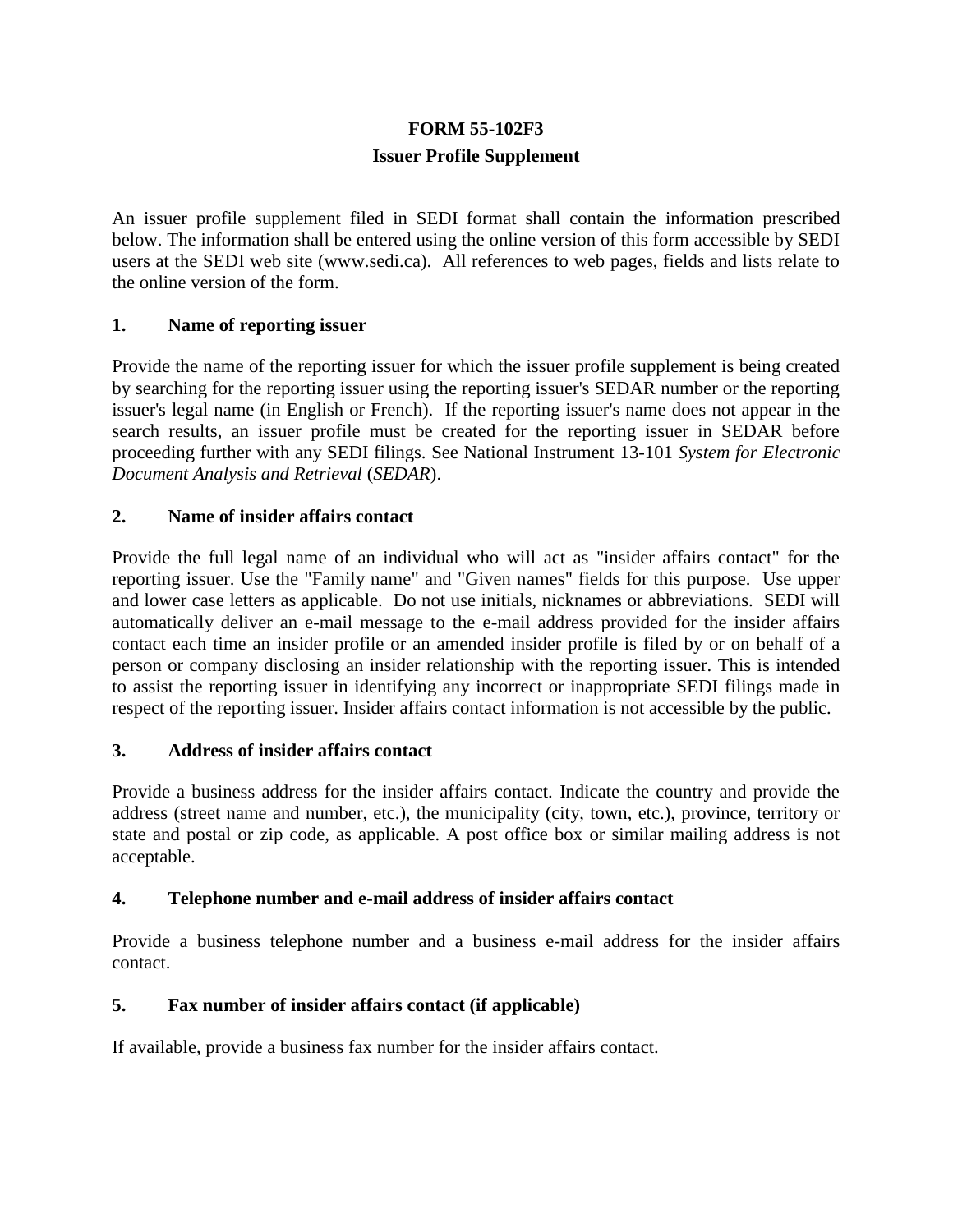#### **6. Confidential question and answer**

Provide a "confidential question" and an answer to the confidential question for use in identifying the issuer's representative if a request is being made to the SEDI operator for a new issuer access key. Keep a record of the confidential question and answer in a secure location.

#### **7. Security designations**

Provide the security designation for each outstanding security and each class of outstanding securities of the reporting issuer that is held by an insider of the reporting issuer who has direct or indirect beneficial ownership of, or control or direction over, that security or class of security. For each security or class of securities, select the appropriate "Security category" by choosing "Debt", "Equity" or "Issuer Derivative" from the list provided. Then provide a designation of the security or class of securities using the fields provided for this purpose, as follows. First, select the "Security name" from the list of generic security names provided. Second, if applicable, enter any additional words used to describe the specific security or class of securities. For example, to provide the designation of "Class A Preferred Shares, Series 1", select "Preferred Shares" from the "Security name" field and then type "Class A, Series 1" in the "Additional description" field.

If the security whose designation is being added is an issuer derivative, provide the designation of the underlying security or class of underlying securities in addition to the designation of the issuer derivative itself. First, select the applicable securities category for the underlying security and then provide the designation for the underlying security using the "Security name" and "Additional description" fields in the same manner as described above.

#### **8. Amending a security designation**

If there is any change in the security designation disclosed previously for a security or class of securities of the reporting issuer that is outstanding or that may be issued in the future, use the "Amend security designation" function to amend the applicable security designation in the issuer profile supplement. Select the applicable security designation to be amended and a web page with pre-populated fields containing the existing security designation information will be displayed for purposes of making the necessary amendment(s).

Note that a security designation should only be amended for corrections or for changes that do not result in the security or class of securities ceasing to exist. If a security or class of securities ceases to exist and is replaced by another security or class of securities, the "old" security must be archived in the manner described under item 9 below and a security designation must be added for the "new" security in the manner described under item 7 above.

If the security or class of securities affected by the change is an underlying security for an issuer derivative, use the "Amend security designation" function to amend the security designation of the underlying security as well.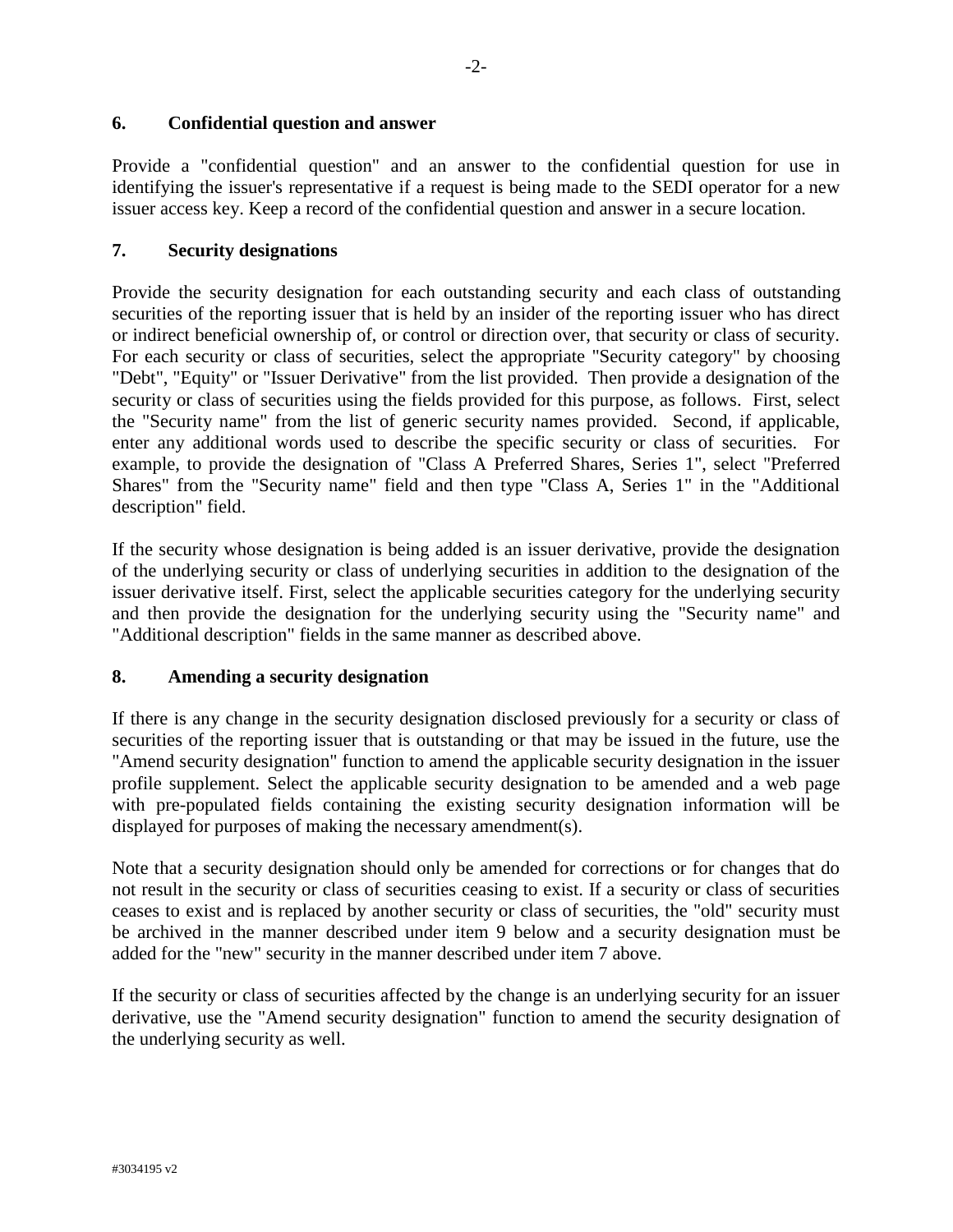#### **9. Archiving a security designation**

If any security or class of securities designated previously by the reporting issuer has ceased to be outstanding and the security or class of securities may no longer be issued, use the "Archive security designation" function to remove the relevant security designation from the reporting issuer's list of "outstanding securities" and place it in the reporting issuer's list of "archived securities". Archived security designations may not be reactivated if the applicable security or class of securities is re-issued or becomes subject to the issuance. In such circumstances, a new security designation must be added to the issuer profile supplement in the manner described under item 7 above.

#### *Notice - Collection and Use of Personal Information*

The personal information required under this form is collected on behalf of and used by the securities regulatory authorities set out below for purposes of the administration and enforcement of certain provisions of the securities legislation in British Columbia, Alberta, Saskatchewan, Manitoba, Ontario, Northwest Territories, Quebec, New Brunswick, Nova Scotia, Prince Edward Island, Newfoundland and Yukon. Some of the required information will be made public pursuant to the securities legislation in each of the jurisdictions indicated above. Other required information will remain confidential and will not be disclosed to any person or company except to any of the securities regulatory authorities or their authorized representatives. If you have any questions about the collection and use of this information, you may contact the securities regulatory authority in any jurisdiction(s) in which the required information is filed, at the address(es) or telephone number(s) set out below. In Quebec, questions may also be addressed to the Commission d'accès à l'information du Québec (1-888-528-7741, web site: www.cai.gouv.qc.ca).

Alberta Securities Commission Suite 600, 250-5<sup>th</sup> Street SW Calgary, AB T2P 0R4 Attention: Information Officer Telephone: (403) 297-6454

The Manitoba Securities Commission 500-400 St. Mary Avenue, Winnipeg, MB R3C 4K5 Attention: Director, Legal Telephone: (204) 945-4508

British Columbia Securities Commission P.O. Box 10142, Pacific Centre 701 West Georgia Street Vancouver, BC V7Y 1L2 Attention: Supervisor, Insider Reporting Telephone: (604) 899-6500 or (800) 373-6393 (in BC)

Securities Commission of Newfoundland P.O. Box 8700 2<sup>nd</sup> Floor, West Block Confederation Building St. John's, NFLD A1B 4J6 Attention: Director of Securities Telephone: (709) 729-4189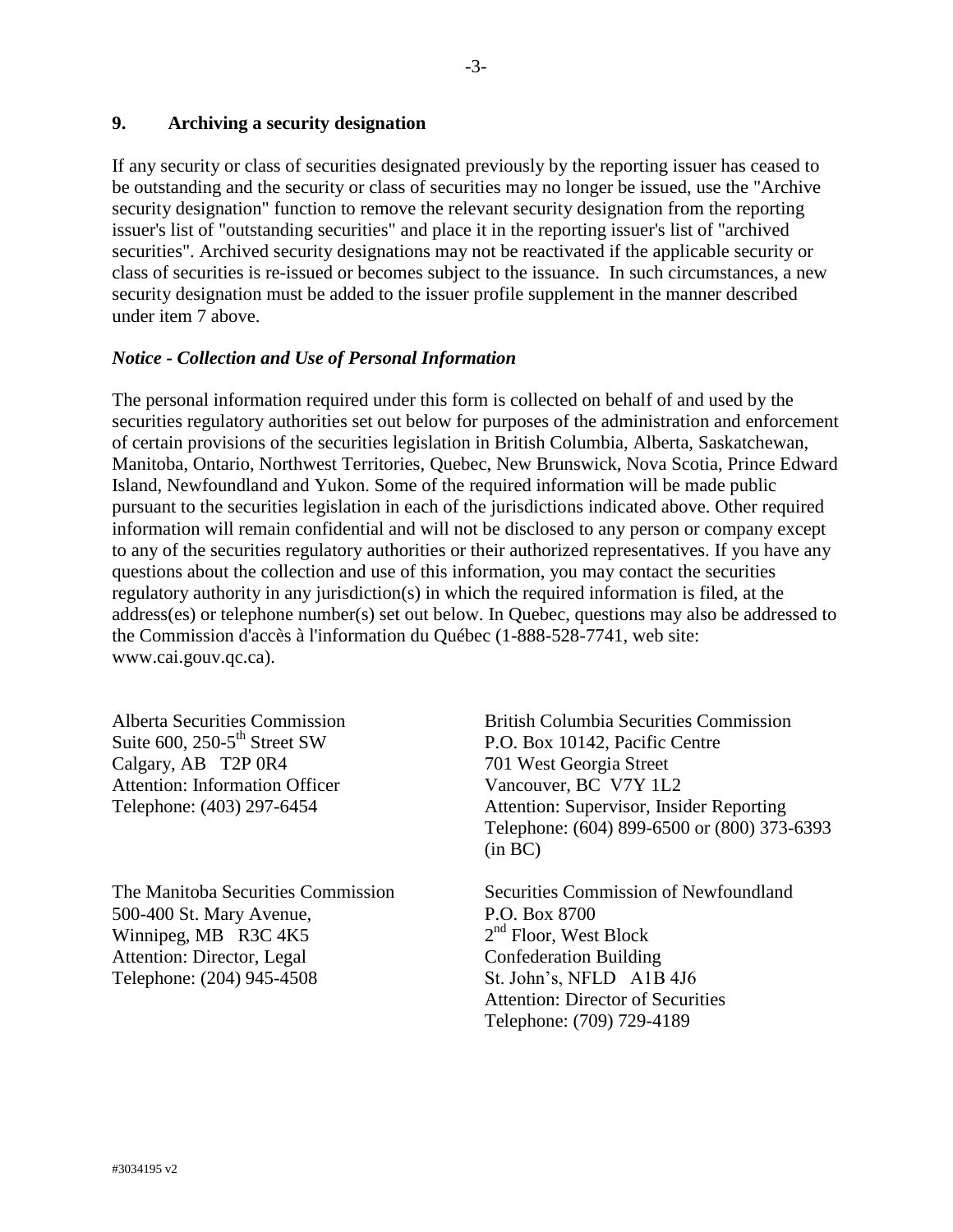Superintendent of Securities Department of Justice Government of the Northwest Territories 1st Floor, Stuart M. Hodgson Building 5009-49th Street P.O. Box 1320 Yellowknife, Northwest Territories, X1A 2L9 Attention: Deputy Superintendent of **Securities** Tel: (867) 920-3318

Government of Nunavut Legal Registries Division P.O. Box 100, Station 570 1st Floor, Brown Building Iqualuit, Nunavut, X0A 0H0 Contact person: Superintendent of Securities Tel: (867) 975-6590 Fax: (867) 975-6595 Email: legal.registries@gov.nu.ca

Autorité des marchés financiers Stock Exchange Tower P.O. Box 246, 22nd Floor 800 Victoria Square Montréal, PQ H4Z 1G3 Attention: Responsable de l'accès à l'information Telephone: (514) 940-2150 or (800) 361-5072 (in Quebec)

New Brunswick Securities Commission 85 Charlotte Street ,Suite 300 Saint John, NB E2L 2J2 Attention: Corporate Finance Officer Telephone: (506) 658-3060 or (866) 933-2222 (in New Brunswick)

Yukon Securities Office Government of Yukon 3<sup>rd</sup> floor - 2130 Second Avenue Whitehorse, Yukon Y1A 2C6 (C-6)

Nova Scotia Securities Commission 2<sup>nd</sup> Floor, Joseph Howe Building 1690 Hollis Street P.O. Box 458 Halifax, NS B3J 3J9 Attention: FOI Officer Telephone: (902) 424-7768

Ontario Securities Commission Suite 1903, Box 55 20 Queen Street West Toronto, ON M5H 3S8 Attention: FOI Coordinator Telephone: (416) 593-8314

Saskatchewan Financial Services Commission Securities Division 6<sup>th</sup> Floor, 1919 Saskatchewan Drive Regina, SK S4P 3V7 Attention: Director Telephone: (306) 787-5645

Superintendent of Securities Government of Prince Edward Island 4th Floor, Shaw Building 95 Rochford Street P.O. Box 2000 Charlottetown PE C1A 7N8 Tel: (902) 368-4550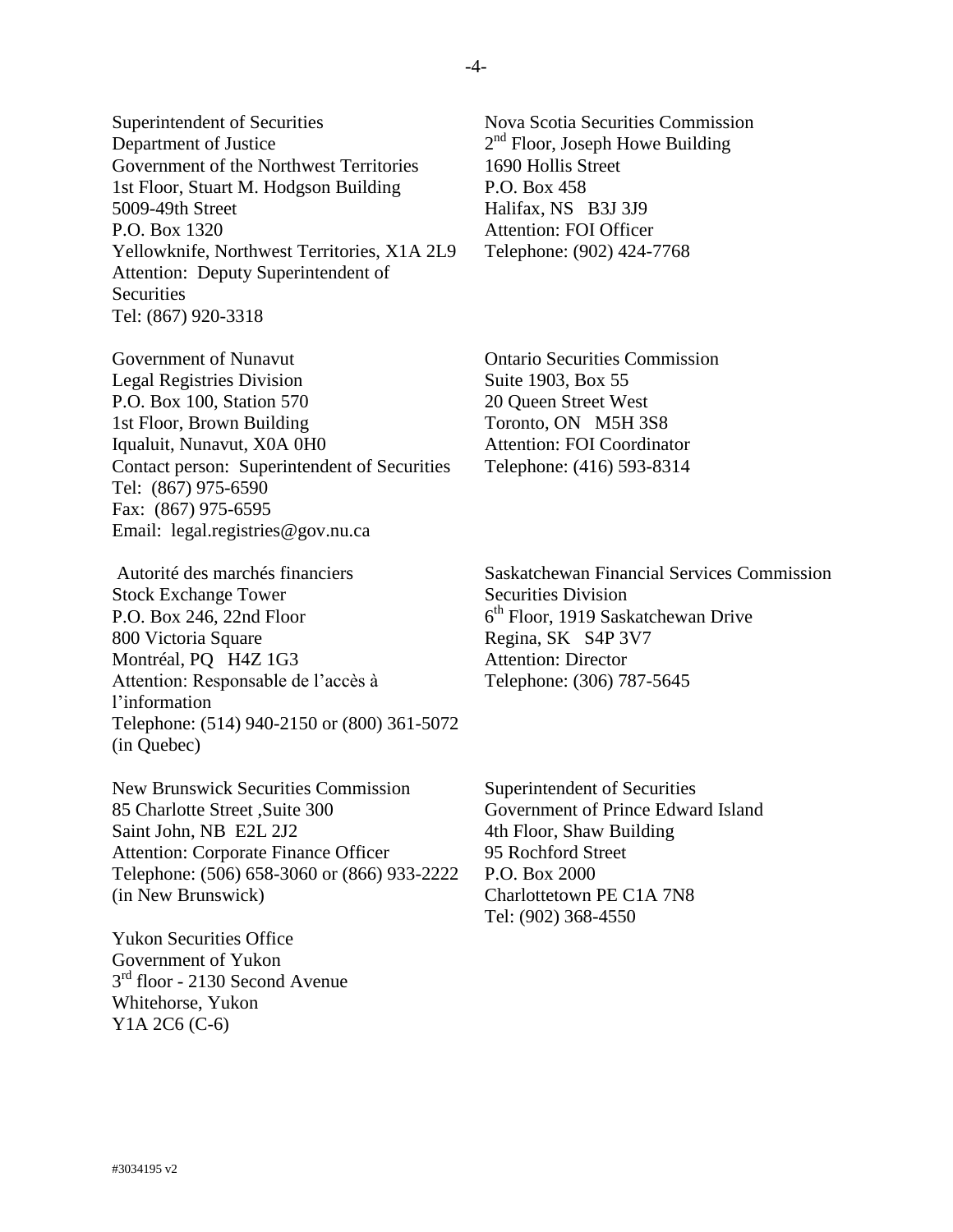# **FORM 55-102F4 Issuer Event Report**

An issuer event report in SEDI format shall contain the information prescribed below. The information shall be entered using the online version of this form accessible by SEDI users at the SEDI web site (www.sedi.ca). All references to web pages, fields and lists relate to the online version of the form.

### **1. Issuer event type**

Starting at the web page titled "File issuer event report - Form 55-102F4", select the "Issuer event type" that appropriately describes the issuer event from the list of transactions and other events provided for this purpose. If an appropriate issuer event type is not provided in the list, select "Other Issuer Event" and enter an appropriate generic term for the type of issuer event being reported in the "Other issuer event type" field provided for this purpose.

### **2. Effective date of issuer event**

Disclose the effective date of the issuer event using the fields provided for this purpose.

### **3. Issuer event title**

Provide a descriptive title for the issuer event that will distinguish the issuer event from other issuer events of the same type. For example, in the case of a merger, refer to another merging issuer, or in the case of a stock split, indicate the approximate date.

#### **4. Issuer event details**

Describe the issuer event in plain language. Provide the security designation of each security or class of securities of the issuer affected by the issuer event and explain the adjustment or other change in holdings that affected insiders of the issuer would be required to report as a result of the issuer event. If applicable, provide the ratio by which each security or class of securities affected has been or will be adjusted by the issuer event.

If the required adjustment(s) will result in a fractional number of securities when applied to the number of securities held by affected insiders, indicate whether the number of securities held by the insider shall be rounded up or down.

If the issuer event involved the creation of a new security or class of securities or the formation of a new reporting issuer, disclose this information. If applicable, amend the issuer profile supplement for the reporting issuer.

## *Optional Information*

An issuer event report filed in SEDI format may, at the option of the reporting issuer, contain the following additional information: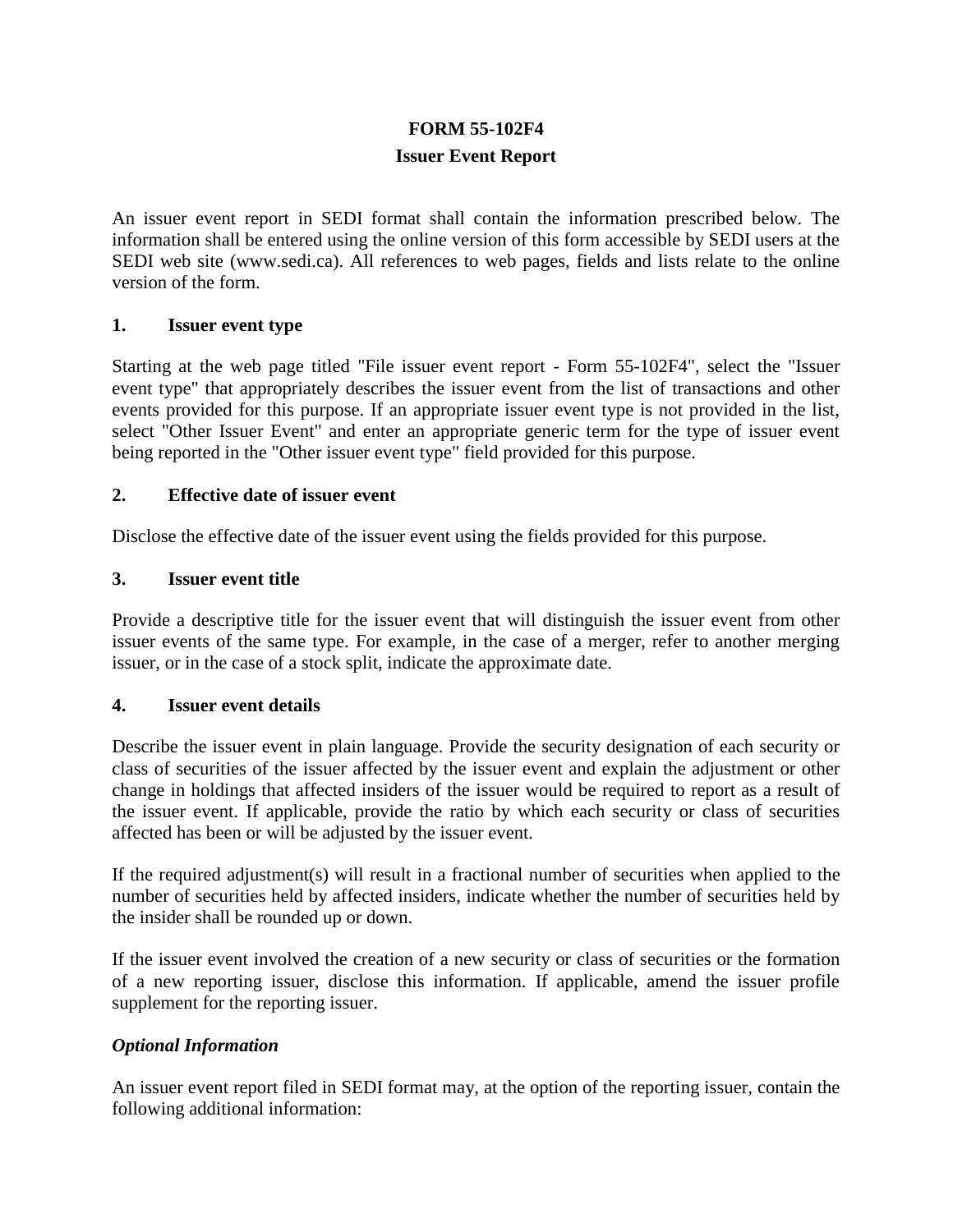# **5. Private remarks to securities regulatory authority**

Using the field provided, the issuer may disclose additional information concerning the issuer event to staff of the securities regulatory authority. Information provided in this field will not be accessible by the public.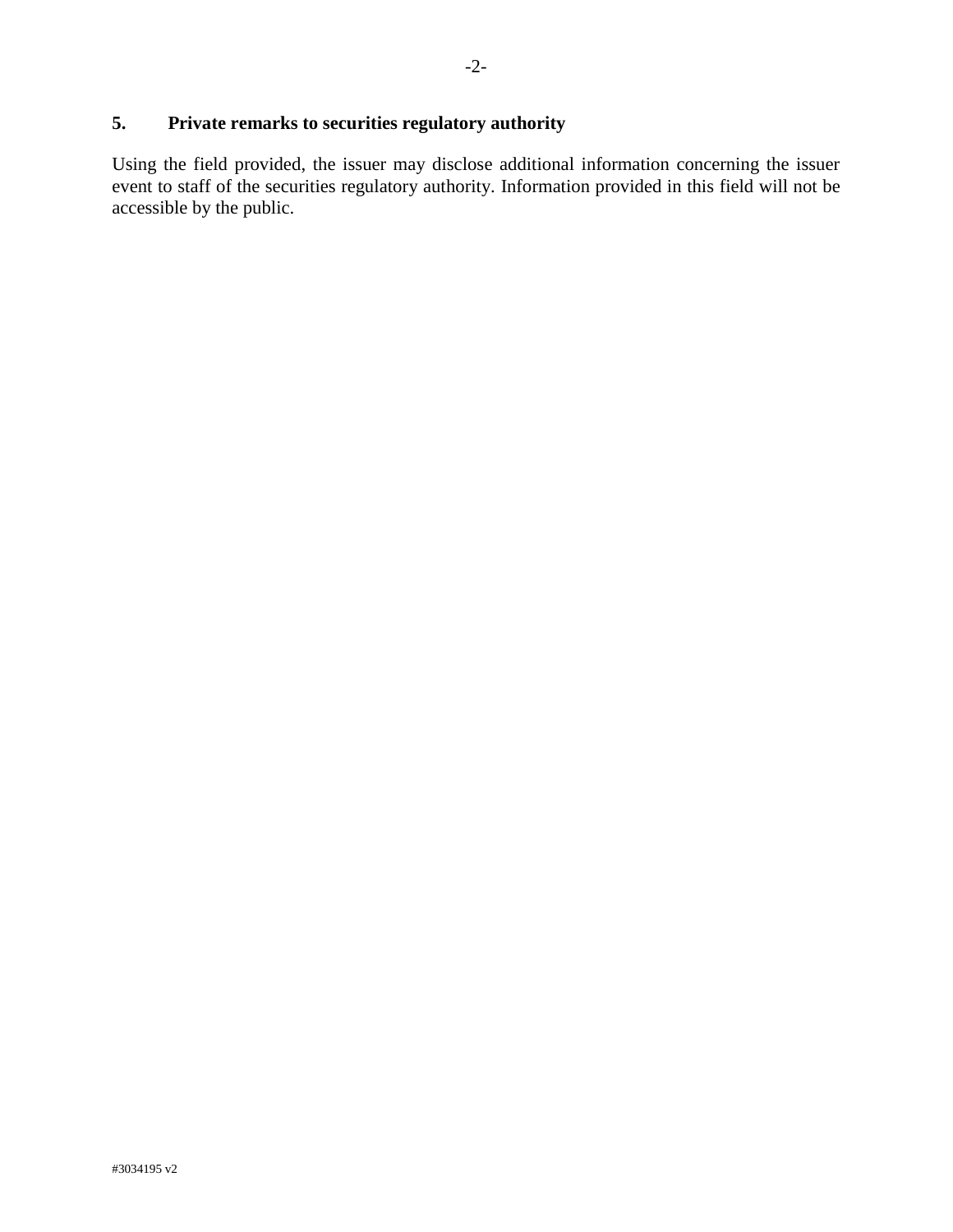# **FORM 55-102F5 SEDI User Registration Form**

An individual who intends to use SEDI to file information with the securities regulatory authority is required to complete and submit a user registration form in SEDI format containing the information prescribed below. The information must be entered using the online version of this form accessible at the SEDI web site (www.sedi.ca). To access the online user registration form, select "Register as a SEDI user" on the navigation bar at the top of the web page titled "Welcome to SEDI".

### **1. Full legal name of SEDI user**

Provide your family name and your given names. Use upper and lower case letters as applicable. Do not use initials, nicknames or abbreviations.

### **2. Name of employer and position of SEDI user**

If you are acting on behalf of an employer, provide the full legal name of your employer and your position with that employer.

### **3. Address of SEDI user**

If you are an insider, provide your principal residential address. Otherwise, provide the business address where you are employed. A post office box or other mailing address is not sufficient.

## **4. SEDI user's telephone number**

Provide your daytime telephone number.

#### **5. SEDI user's fax number**

If available, provide your fax number.

#### **6. SEDI user's e-mail address**

If available, provide your e-mail address.

## **7. Check the appropriate box for SEDI user classification**

Indicate whether you expect to access SEDI as an insider, an agent and/or an issuer's representative by checking the appropriate box or boxes. The type of user classification will determine the amount of functionality you will have in the SEDI application software.

#### **8. Confidential question and answer**

Provide a "confidential question" and an answer to the confidential question for use in verifying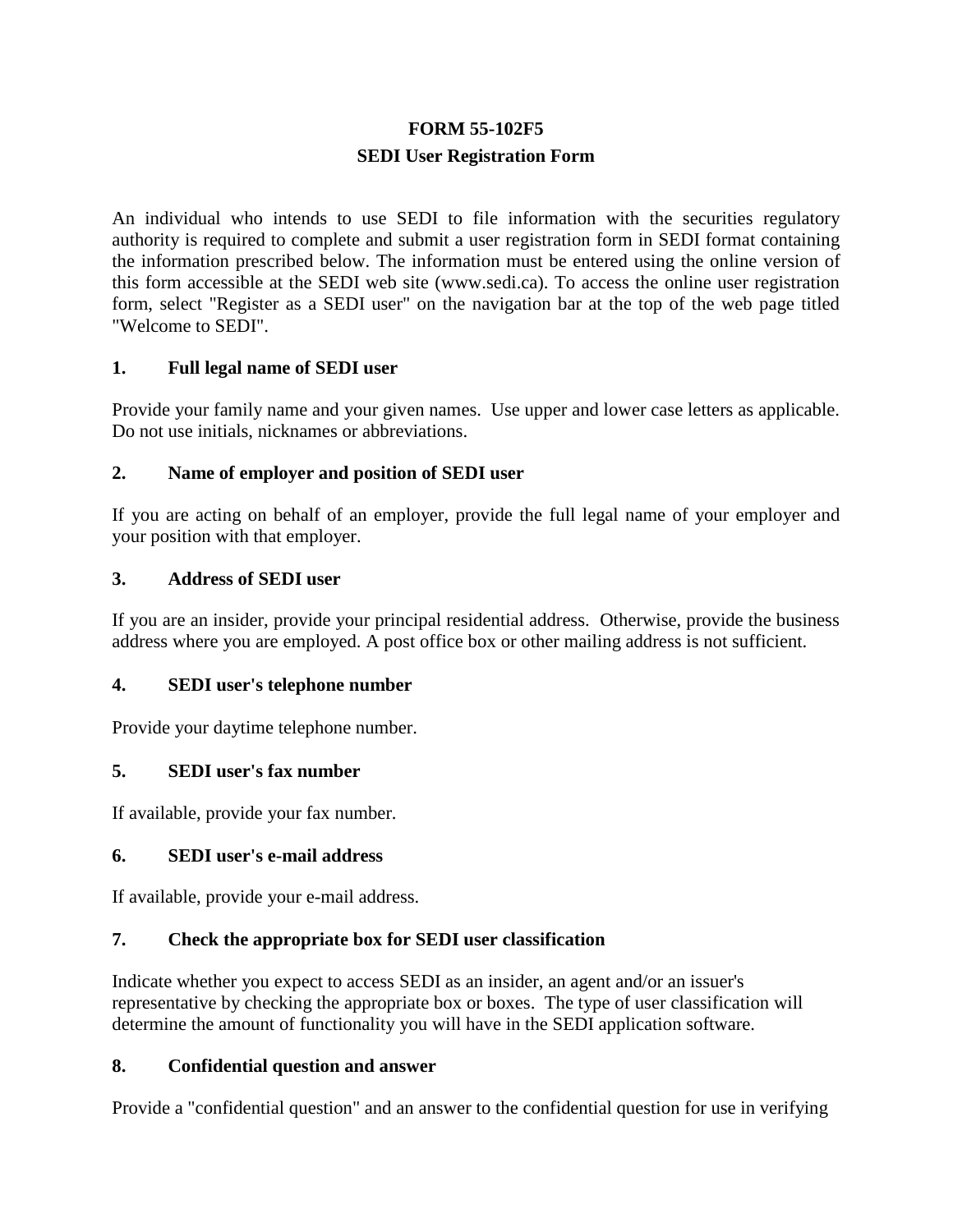your identity if a request in your name is being made to the SEDI operator for a new password.

#### *Certification*

Prior to submitting the completed online user registration form, you must certify that the information is true in all material respects and you must agree to update the information submitted as soon as practicable following any material change in the information.

### *Delivery of Signed Copy to SEDI Operator*

Before you may make a valid SEDI filing, you must deliver a manually signed paper copy of the completed user registration form to the SEDI operator for verification purposes. To satisfy this requirement, it is preferred that you print a copy of the online user registration form once you have certified and submitted it. You must deliver a manually signed and dated copy of the completed user registration form via prepaid mail, personal delivery or facsimile to the SEDI operator at the following address or fax number, as applicable:

CDS INC. Attention: SEDI Administrator 85 Richmond Street West Toronto, Ontario M5H 2C9 Facsimile: 1-866-729-8011

or, if you are resident in the province of Quebec, to the SEDI operator at the address above, or to:

CDS INC. Attention: SEDI Administrator 600 boul. de Maisonneuve Ouest Montreal, Quebec H3A 3J2

or at such other address(es) or fax number(s) as may be provided on the SEDI web site (www.sedi.ca).

#### *Questions*

Questions may be directed to CDS INC. at 1-800-219-5381 or such other number as may be provided on the SEDI web site.

#### *Notice - Collection and Use of Personal Information*

The personal information that you provide on this form is used to facilitate your access to and use of the SEDI system and is not used for any other purpose. The signed copy of the completed form that you deliver to CDS INC. (the SEDI operator) is retained by CDS INC. as evidence of your registration as a SEDI user. The information you provide on this form will not be disclosed to any third party except any of the securities regulatory authorities or their authorized representatives for purposes of the administration or enforcement of securities legislation in the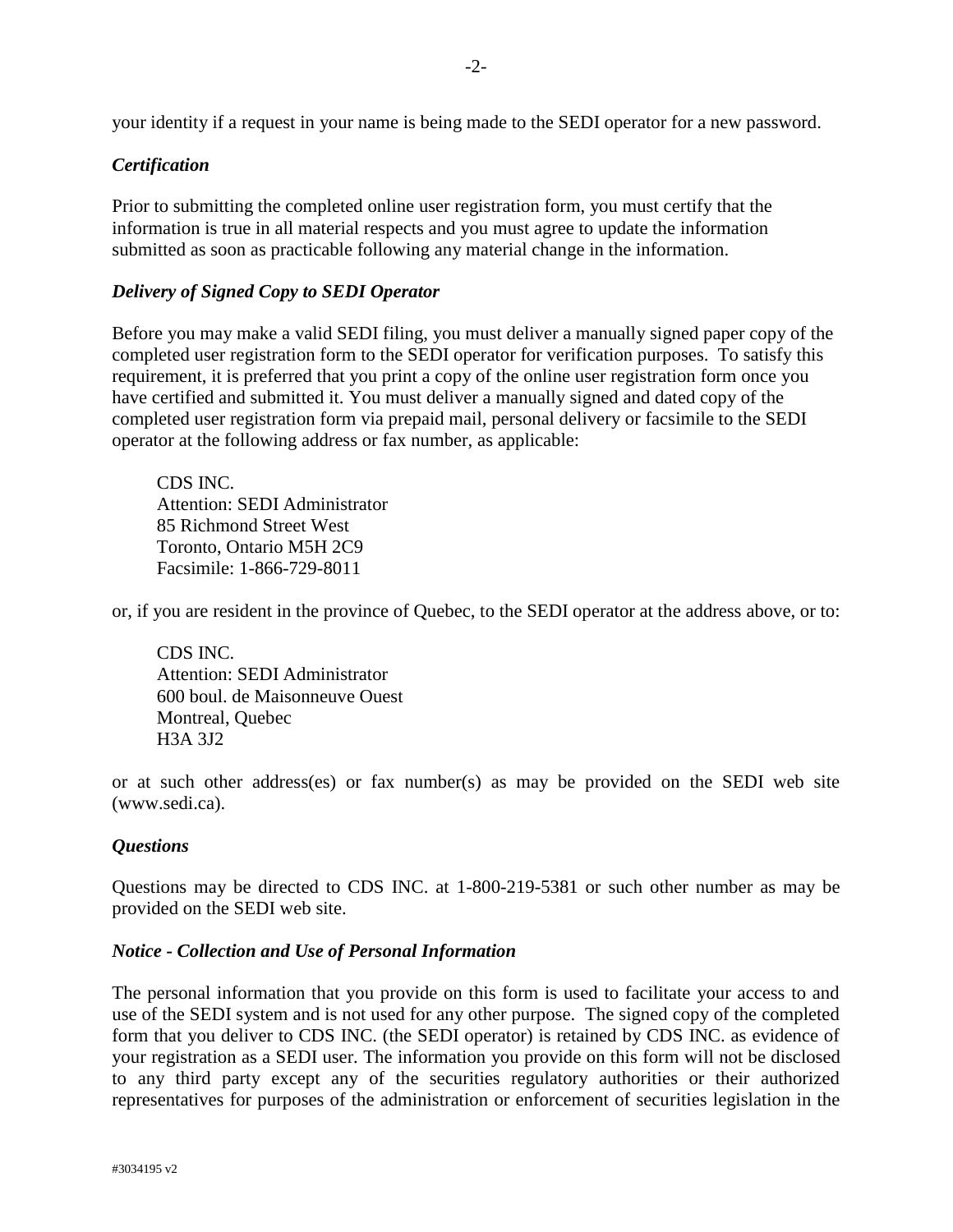applicable jurisdictions. For information about the use of the information collected on this form or if you would like to obtain access to the information you have submitted, contact the CDS SEDI Administrator at the address or telephone number provided above. In Quebec, questions may also be addressed to the Commission d'accès à l'information du Québec (1-888-528-7741, web site: www.cai.gouv.qc.ca).

#### SEDI User Registration Form

Note: Before an individual registering as a SEDI user may make a valid SEDI filing, the registering individual must deliver a manually signed paper copy of the completed user registration form to the SEDI operator for verification purposes. It is preferred that the registering individual print a copy of the online version using the "Print" function provided for this purpose in SEDI. The signed paper copy must be delivered by prepaid mail, personal delivery or facsimile to: CDS INC., Attention: SEDI Administrator, 85 Richmond Street West, Toronto, Ontario M5H 2C9, Facsimile: 1-866-729-8011 or, if you are resident in the province of Quebec, to the SEDI operator at the address above, or to CDS INC., Attention: SEDI Administrator, 600 boul. de Maisonneuve Ouest, Montreal, Quebec, H3A 3J2.

Section 1 SEDI User Information

| Family name:                                 | Given names (in full)          |                           |
|----------------------------------------------|--------------------------------|---------------------------|
|                                              |                                |                           |
|                                              |                                |                           |
| Employer name and position (if applicable) : |                                |                           |
|                                              |                                |                           |
|                                              |                                |                           |
| Address (street name and number, etc :       | Municipality (city, town, etc) |                           |
|                                              |                                |                           |
|                                              |                                |                           |
| Province, territory or state :               | Country                        | Postal code or zip code : |
|                                              |                                |                           |
|                                              |                                |                           |
| Telephone number:                            | Fax number (if available)      |                           |
|                                              |                                |                           |
| E-mail address (if available) :              |                                |                           |
|                                              |                                |                           |
|                                              |                                |                           |

#### Section 2 SEDI User Classification

| Check the appropriate box or boxes: |                      |                       |  |  |  |
|-------------------------------------|----------------------|-----------------------|--|--|--|
| Insider                             | <sub>_</sub> _ Agent | Issuer representative |  |  |  |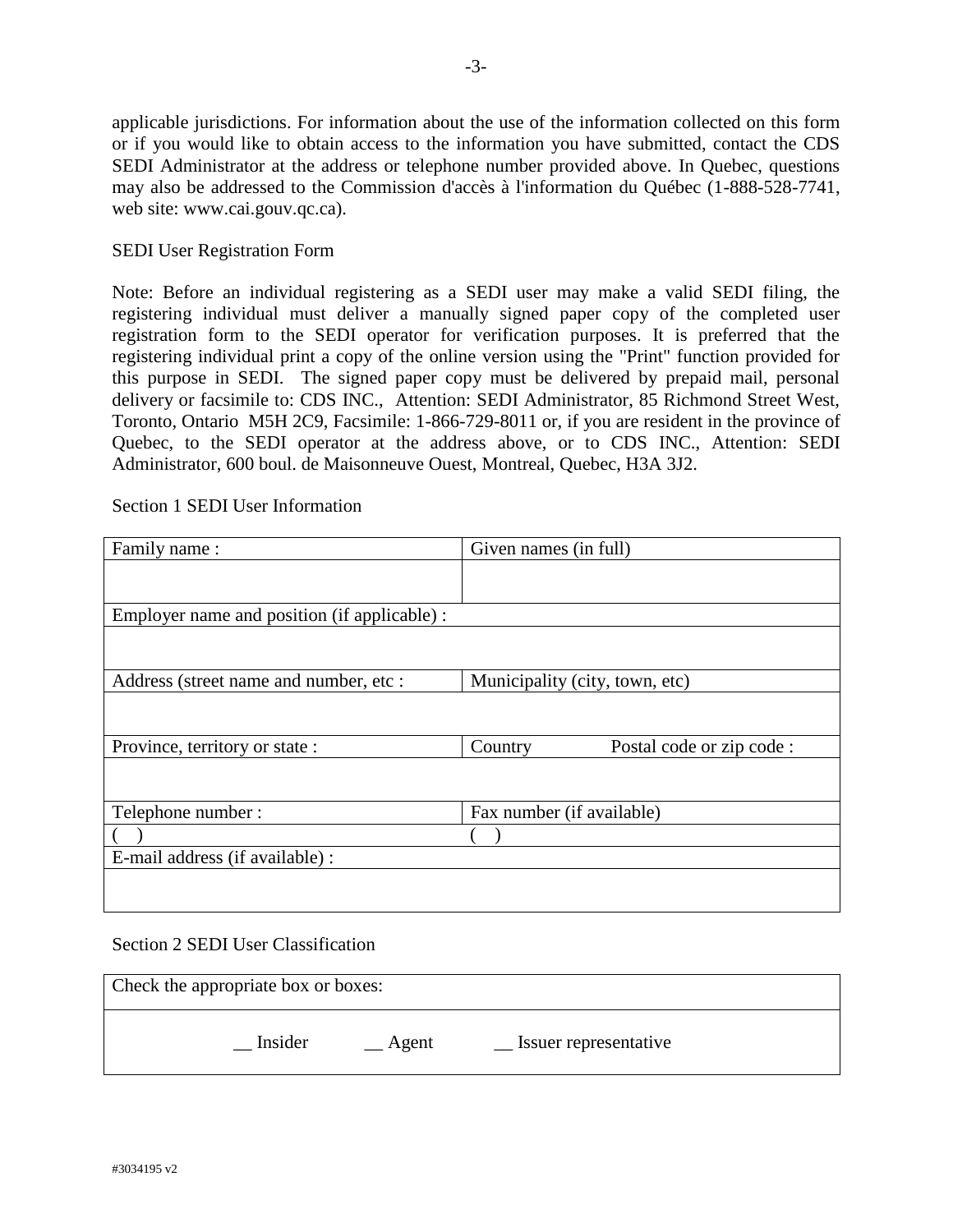Section 3 Certification of SEDI User

I certify that the foregoing information is true in all material respects. I agree to update the information submitted on this form in SEDI as soon as practicable following any material change in the information. I agree that an executed copy of Form 55-102F5, if delivered to CDS INC. by facsimile, shall have the same effect as an originally executed copy delivered to CDS INC.

| $\sim$<br>1000<br>OI DEDI USEI<br>DI. | Date |
|---------------------------------------|------|
|                                       |      |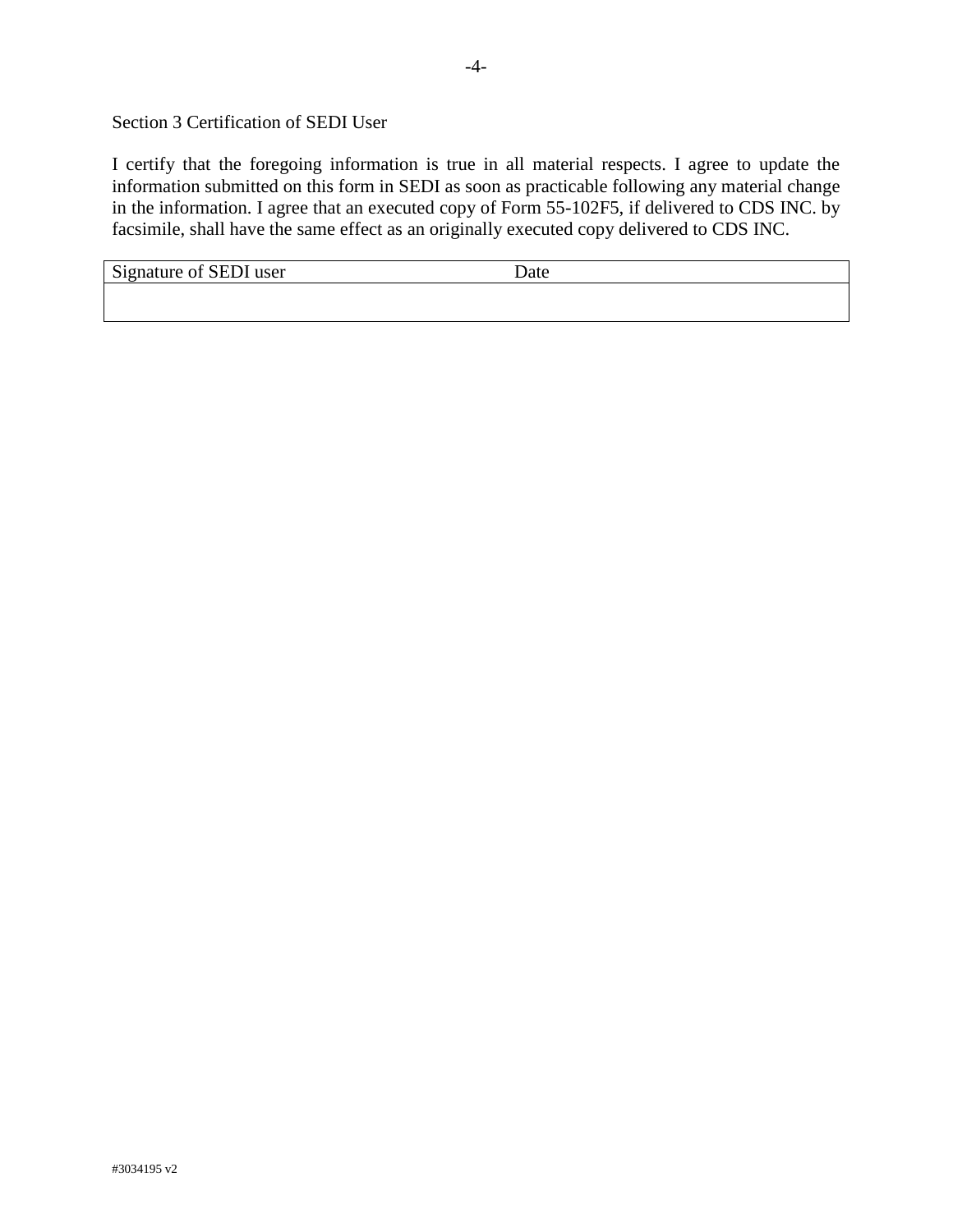#### **FORM 55-102F6**

FORM 55-102F6 **INSIDER REPORT** See la stuctions on the back of this report)

. Notice – Celection and Use of Personal information: The personalmitmator required witet Hs form is colocial on behalf of order in colocide and the personal information of the personal information of the seculity of the i

| BOX : NAME OF THE REPORTING ISSUER (BLOCK LETTERS).                                                                                                                                                                         | BOX 3. NAME ADDRESS AND TELEPHONE NUMBER OF THE INSIDER (BLOCK LETTERS).<br>FAMILY NAMED RCO RPORATE NAME:<br><b>GIVEN NAMED</b>                                                                     | BOX 4. JURISDICTION(\$) WHERE THE<br>ISSUER IS A REPORTING ISSUER<br>OR THE BOUNALENT. |
|-----------------------------------------------------------------------------------------------------------------------------------------------------------------------------------------------------------------------------|------------------------------------------------------------------------------------------------------------------------------------------------------------------------------------------------------|----------------------------------------------------------------------------------------|
| BOX 1. INSIDER DATA                                                                                                                                                                                                         | APT<br><b>STREET</b><br>NO.<br>CLL                                                                                                                                                                   | $\Box$ ONTARIO<br>ALBERTA<br>$a$ or sec<br><b>EXPIRED COLUMBIA.</b>                    |
| <b>RELATIO NONING TO REPORTING</b><br>mm<br>$\mathbf{Y}^{\prime}$<br><b>DD</b><br><b>ICCUER</b><br>DATE OF LAST<br><b>REPORTFILED</b>                                                                                       | PROV<br><b>POSTALCODE</b><br><b>BUGINESS TREPHONE NUMBER</b>                                                                                                                                         | <b>MAITORA</b><br><b>BASKATCHEAM</b><br><b>NEVFOUNDLAND</b>                            |
| OR<br><b>CHANGEIN</b><br>IF INITIAL REPORT.<br>D <sub>D</sub><br>$Y^c$<br><b>MM</b><br>RELATIO NONIP<br>DATE ON VAHICH.<br>$\Box$ YBO<br>$\blacksquare$ NO<br>YOU BECAME AN<br><b>FROM LAST</b><br><b>INGIDER</b><br>REPORT | <b>CHANGEIN NAME</b><br>EXT<br>AJDRESSOR<br>BUGIN BOG FAX NUMBER<br><b>TELPHONENUMBER</b><br><b>TYBS</b><br>$\blacksquare$ NO<br><b>FROM LAST REPORT</b><br>$\langle \cdot, \cdot \rangle$<br>$\sim$ | <b>NOTA SCOTTA</b><br><b>HEVERUNGANCK</b>                                              |

#### BOX 5. INSIDER HOLDINGS AND CHANGES (IF INITIAL REPORT, COMPLETE SECTIONS **Q Q Q** AND **C**ONLY SEE ALSO INSTRUCTIONS TO BOX 5)

| A                                                                                                                                                                                           |               | B                 |    |        |                                         |                                     | Ξ<br><b>TRANSACTIONS</b>                 |                                                                                                 |                                                                   |                                                                   | D                                                                                                                                   | E                    | П                                                                                                                                                                                |  |
|---------------------------------------------------------------------------------------------------------------------------------------------------------------------------------------------|---------------|-------------------|----|--------|-----------------------------------------|-------------------------------------|------------------------------------------|-------------------------------------------------------------------------------------------------|-------------------------------------------------------------------|-------------------------------------------------------------------|-------------------------------------------------------------------------------------------------------------------------------------|----------------------|----------------------------------------------------------------------------------------------------------------------------------------------------------------------------------|--|
| <b>EALANCE OF</b><br><b>JESIGNATION OF CLASSOF</b><br><b>CLASSOF</b><br><b>GEO URITIED</b><br><b>SEURTHESON</b><br>1980 - 1980 - 1980 - 1980 - 19<br>LIGTREPORT                             | $\mathcal{D}$ | <b>DATE</b><br>MM | YY | NATURE | <b>NUMBER/VALUE</b><br><b>ACQ UIRED</b> | <b>NUMBERVALUE</b><br>DIGPO GED O F | <b>UNITPRICE</b><br><b>EXERCISEPRICE</b> | \$05                                                                                            | PRESENT<br><b>BALANCE OF</b><br>CLASSOF<br><b>SECURITIES HELD</b> | $0$ RECT/<br>INDIRECT<br>OWND ERSHIP!<br>CONTROLOR<br>DIEED TO M. | <b>IDENTIFY THE REGISTERED</b><br>HO LDER WHEREOWN ERSHIP<br><b>ISINDIRECTORWHERE</b><br>CONTROLOR DIRECTION IS<br><b>EXERCISED</b> |                      |                                                                                                                                                                                  |  |
|                                                                                                                                                                                             |               |                   |    |        |                                         |                                     |                                          |                                                                                                 |                                                                   | □                                                                 |                                                                                                                                     |                      |                                                                                                                                                                                  |  |
|                                                                                                                                                                                             |               |                   |    |        |                                         |                                     |                                          |                                                                                                 |                                                                   | ◻                                                                 |                                                                                                                                     |                      |                                                                                                                                                                                  |  |
|                                                                                                                                                                                             |               |                   |    |        |                                         |                                     |                                          |                                                                                                 |                                                                   |                                                                   |                                                                                                                                     |                      |                                                                                                                                                                                  |  |
|                                                                                                                                                                                             |               |                   |    |        |                                         |                                     |                                          |                                                                                                 |                                                                   | 00000                                                             |                                                                                                                                     |                      |                                                                                                                                                                                  |  |
|                                                                                                                                                                                             |               |                   |    |        |                                         |                                     |                                          |                                                                                                 |                                                                   |                                                                   |                                                                                                                                     |                      |                                                                                                                                                                                  |  |
|                                                                                                                                                                                             |               |                   |    |        |                                         |                                     |                                          |                                                                                                 |                                                                   |                                                                   |                                                                                                                                     |                      |                                                                                                                                                                                  |  |
|                                                                                                                                                                                             |               |                   |    |        |                                         |                                     |                                          |                                                                                                 |                                                                   |                                                                   |                                                                                                                                     |                      |                                                                                                                                                                                  |  |
|                                                                                                                                                                                             |               |                   |    |        |                                         |                                     | <b>BOX 6. REMARKS</b>                    |                                                                                                 |                                                                   |                                                                   |                                                                                                                                     |                      |                                                                                                                                                                                  |  |
| <b>ATTACHMENT</b>                                                                                                                                                                           | $T$ YES:      | CK O              |    |        |                                         |                                     |                                          |                                                                                                 |                                                                   |                                                                   |                                                                                                                                     |                      |                                                                                                                                                                                  |  |
| This riam is used as a uniform report for the insider reporting.<br>regulrements under all provincial securities Acts. The lermind ogy-<br>used is generic to accommodate the warlous Acts. |               |                   |    |        |                                         |                                     |                                          |                                                                                                 |                                                                   |                                                                   |                                                                                                                                     |                      |                                                                                                                                                                                  |  |
| <b>CORRESPONDEREE</b>                                                                                                                                                                       |               | TERULER THERE     |    |        |                                         |                                     | BOX 7, SIGNATURE                         | the line and in the light of the droundlanges in which life submitted, is misleading or unitue. |                                                                   |                                                                   |                                                                                                                                     |                      | The unterstaned certiles that he information of vention his react is tue and conside the very respect. It s an offence losutin il information that, in amakrilaties pect and all |  |
| KEEP ACOPY FOR YOUR IILE                                                                                                                                                                    |               |                   |    |        |                                         |                                     | <b>NAME (BLOCK LETTERS)</b>              |                                                                                                 | <b>SIGNATURE</b>                                                  |                                                                   |                                                                                                                                     |                      | MM YY<br>D <sub>D</sub>                                                                                                                                                          |  |
| 0SC \$5-102F6 Rev. 2008/06/13 VERSION FRANÇAISED ISPONIBLESUR DEMANDE                                                                                                                       |               |                   |    |        |                                         |                                     |                                          |                                                                                                 |                                                                   |                                                                   |                                                                                                                                     | DATE OF THIS REPORT. |                                                                                                                                                                                  |  |